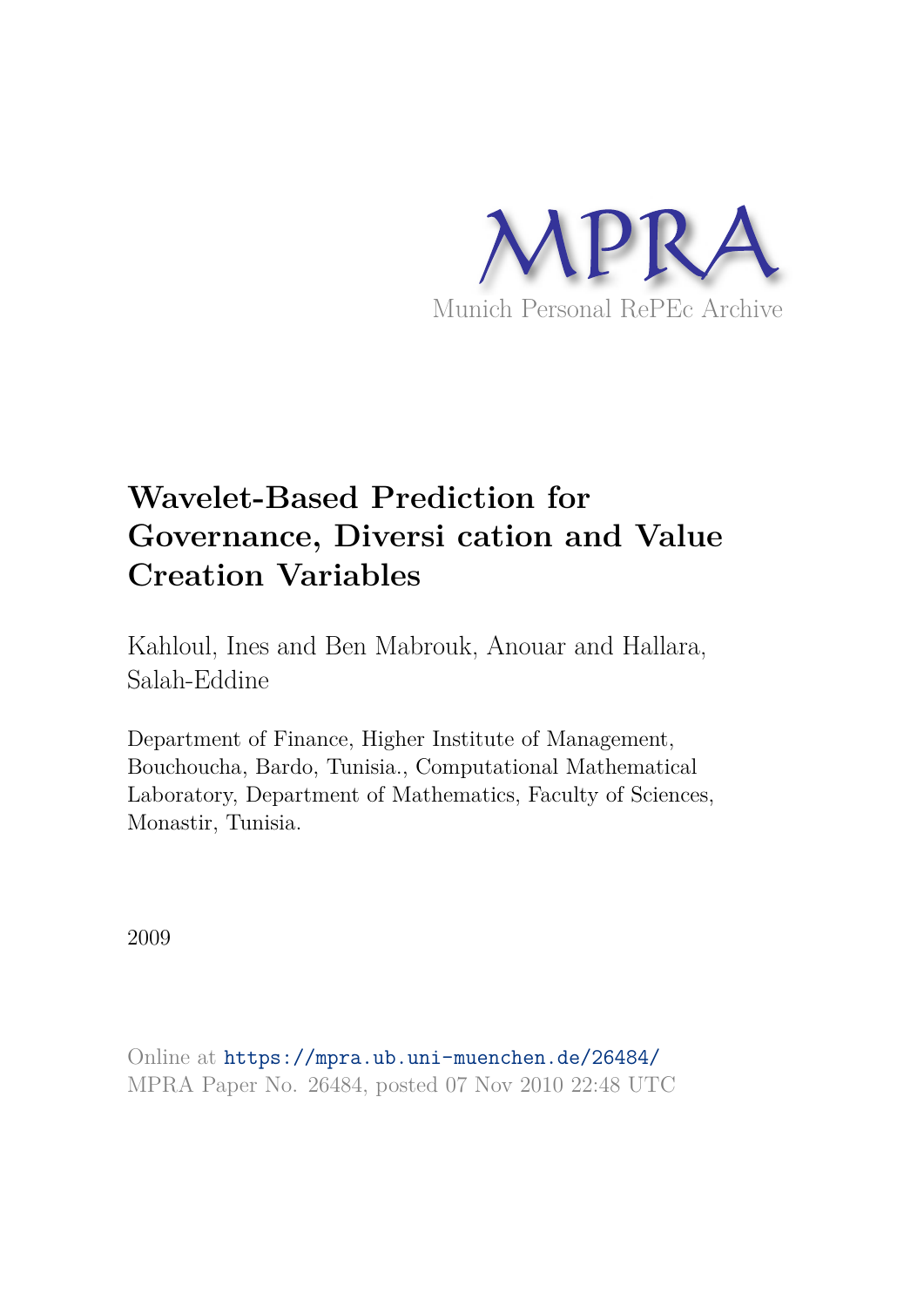## Wavelet-Based Prediction for Governance, Diversification and Value Creation Variables

Ines Kahloul

*Higher Institute of Management, Department of Finance, 41, Rue de la Libert´e, Bouchoucha - 2000 Bardo, Tunisia.*

## Anouar Ben Mabrouk

*Computational Mathematical Laboratory, Department of Mathematics, Faculty of Sciences, 5000 Monastir, Tunisia.*

## Slaheddine Hallara

*Higher Institute of Management, Department of Finance, 41, Rue de la Libert´e, Bouchoucha - 2000 Bardo, Tunisia.*

#### Abstract

We study the possibility of completing data bases of a sample of governance, diversification and value creation variables by providing a well adapted method to reconstruct the missing parts in order to obtain a complete sample to be applied for testing the ownership-structure/diversification relationship. It consists of a dynamic procedure based on wavelets. A comparison with Neural Networks, the most used method, is provided to prove the efficiency of the here-developed one. The empirical tests are conducted on a set of French firms.

*Key words:* Wavelets, Time series, Forecasting, Governance, Diversification, Value creation.

*PACS:* 42C40, 62M10, 62M20, 91B28, 91B84. JEL Classification: C02, C22, C53, G32.

*Email address:* Corresponding Author: anouar.benmabrouk@issatso.rnu.tn (Anouar Ben Mabrouk).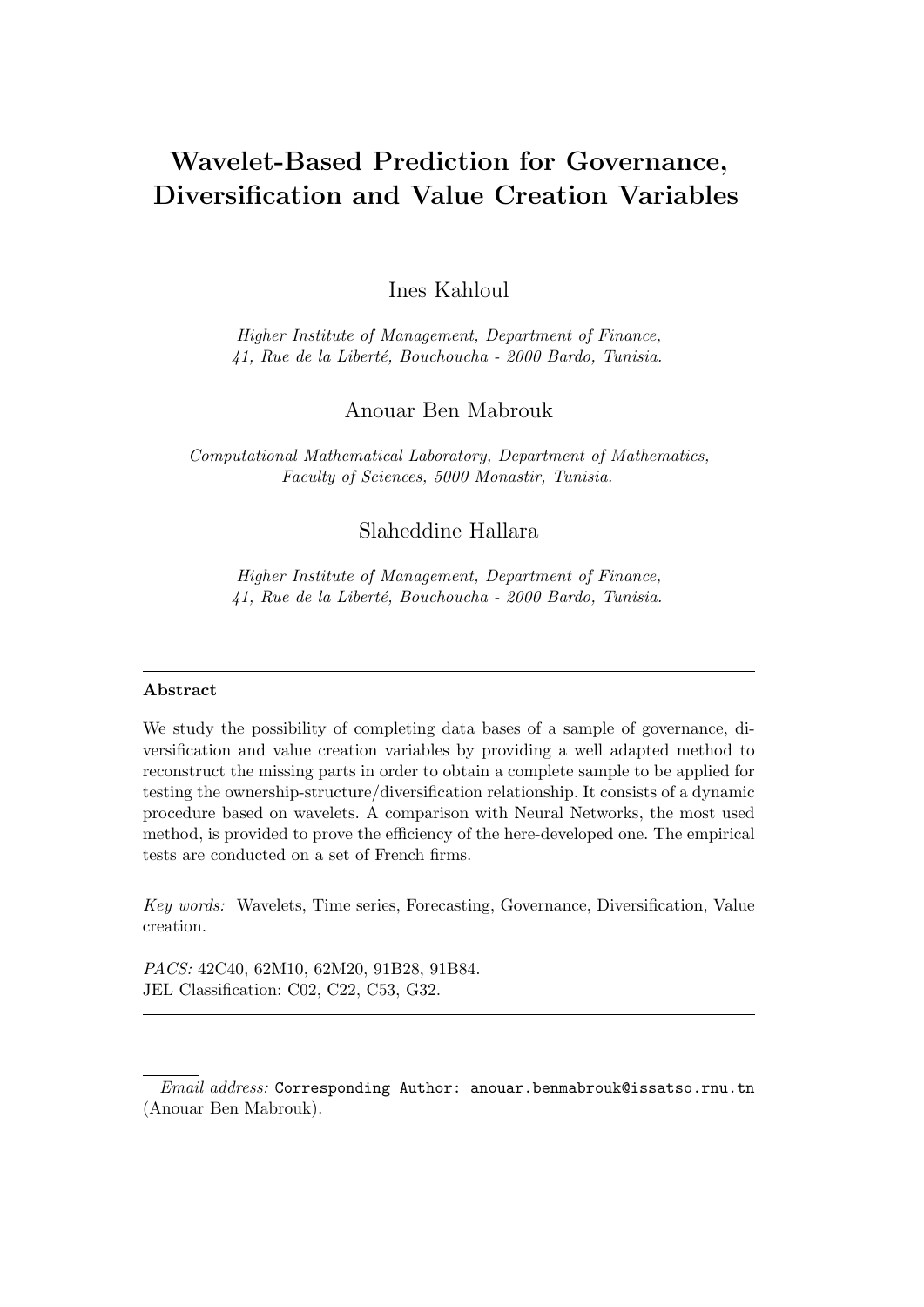#### 1 Introduction

The relationship relationship ownership-structure/diversification is of great interest in financial studies due to the role of diversification as a strategic choice affecting the capacity of firm development during long periods, its financing needs, its performance as well as related risks. Such a decision may cause some inter-actors interest conflicts and it may be imposed within its actionnarial structure. The main problem in studying the relationship ownershipstructure/diversification is the necessity of conducting it on a complete data basis. So, with missing data, the study can not be well conducted and no conclusions can be pointed out correctly. This leads to a second problem consisting of completing data bases by reconstructing missing parts which induces also the third most difficult problem based on the fact that governance, diversification and value creation variables are short time series (One value on a year) leading any reconstruction to be difficult. This motivates our work here consisting of providing a well adapted method to reconstruct the missing parts on a sample of governance, diversification and value creation variables in order to obtain a complete sample to be applied for testing the ownershipstructure/diversification relationship.

It is well known and often obvious that statistical or empirical tests are well conducted with complete sample datum. But, in many major cases, it may happen that some data are missing or can not be provided by the owner especially when dealing with fuzzy data, secured or coded data, etc. In these cases, the non availability may yield essential problems effecting the conclusions that can be conducted from empirical tests. Indeed, the incomplete file treatment places the statistician in front of difficulties in applying theoretical concepts. Furthermore, it can not generalize the discovered conclusions on all the population especially when dealing with important missing data parts. Otherwise, in multi regression analysis, some variables are non informative or redundant. Besides, the absence of data can eliminate the incomplete observations. The loss of information thus gotten can be considerable if numerous variables present missing values on different individuals. This problem therefore, of missing data should be managed with precaution in order to avoid all slanted in evaluating and analyzing results. The researches on this problem are growing up and different methods have been investigated in order to overcome the difficulties. From a practical point of view, especially for financial analysts and/or economists, it seems that the most effective idea is about the reconstruction of such data to obtain quasi-complete samples. Different methods have been proposed and tested, such as Neural Networks, Fuzzy Logic, Fourier Analysis, Autoregressive Models, etc. See for intense Miller (1990), Wodzisaw and (1996)), Karp et al (1988). However, these methods have not been efficient in all cases and in contrast they can lead to noised reconstructed data. Furthermore, it has been proved that such methods can not analyze all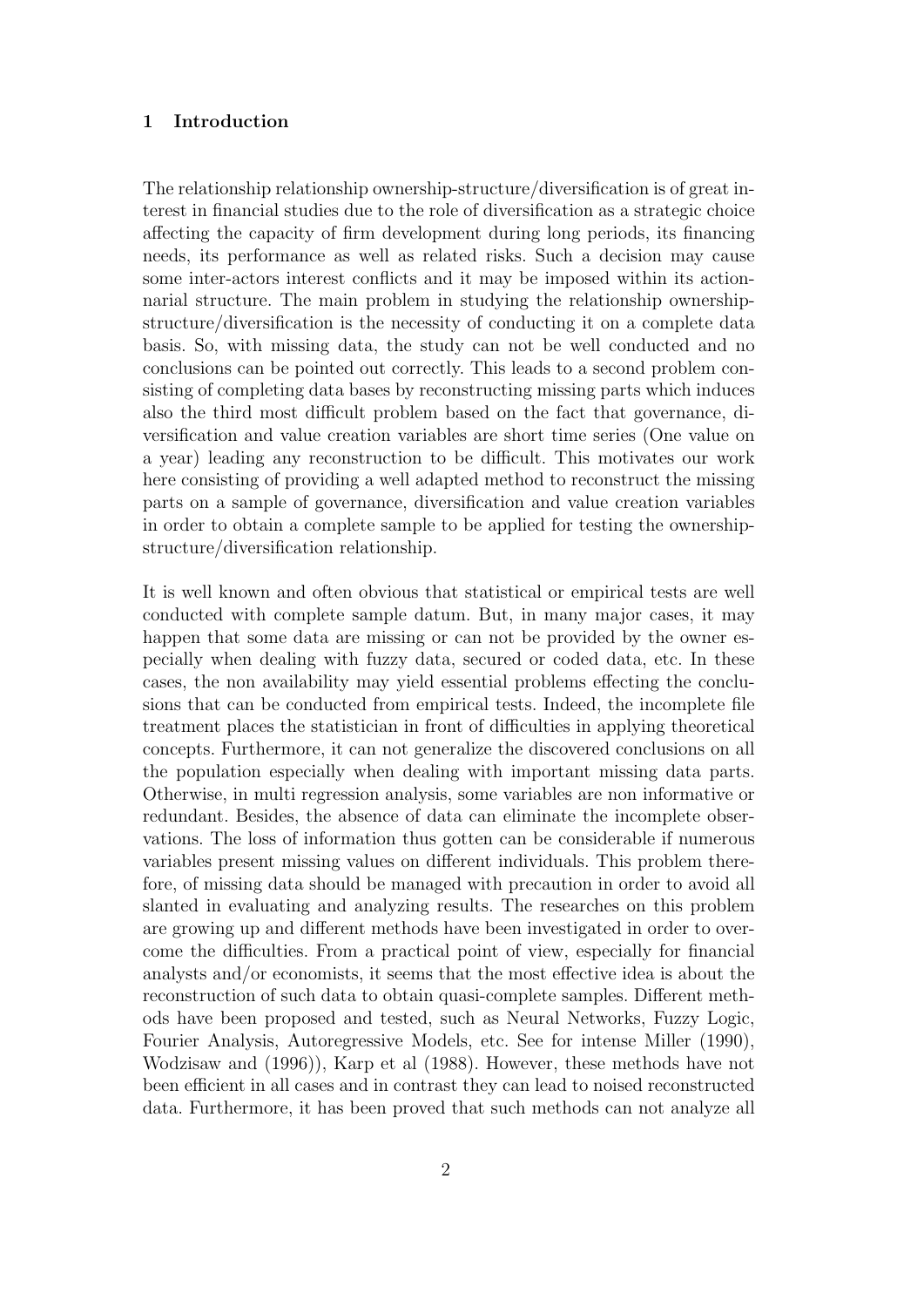types of data. Let us comment them briefly and separately. Neural Networks approach has been widely used as an alternative for signal approximation since it provides a generic black-box representation for implementing mappings from an inputs' space to an outputs' one. The approximation accuracy depends on the measure of signal closeness. Neural Networks implementation is essentially based on key activation functions. So, the crucial point to obtain best approximations turns around how one should chose these functions. Almost all papers dealing with the subject are based on the assumptions that such functions are integrable, sigmoidal squashing, monotone, continuous and/or bounded. More precisely, there are not many choices of such functions but these are limited to sigmoid, tanh and Heaviside. Fuzzy Logic is based on two main principles. First, it requires to fix the input rules and to conduct data to satisfy or not these rules which is somehow ambiguous. Autoregressive Models are also based on one main hypothesis affirming that some dependence of present data on its history should exist. Fourier Analysis which consists in developing periodical phenomena in a superposition of oscillating ones based on sine and cosine with known frequencies and amplitudes, provides precious information on the analyzed signal. For example, for higher frequencies, the signal varies slowly conversely to low frequencies where it varies rapidly. But, the major problem is the fact that Fourier Analysis can not localize well the region of high or low variations. This lack in time and frequency localization lets researchers to think about new tools taking it into account. Recently, until the 80's, a new mathematical tool has been introduced issued from signal processing theory. It consists of Wavelet theory which has been proved to be a best candidate that refines the existing methods to be more adequate to data problems. The crucial idea in wavelet analysis consists in decomposing a time series into independent components with different scales well localized in time and frequency domains. So, wavelet analysis is until its appearance strongly related to scaling concept. Indeed, an analyzing basis is always obtained from a source function called mother wavelet by scaling and translation actions. Scaling analysis is firstly discovered in physics and next it has been increasingly applied to other disciplines especially in mathematics where theoretical concepts are developed and extended. In financial studies, scaling analysis have been applied for economic and/or financial data to prove the existence of scaling laws such as financial prices, exchange rates, etc. Scaling analysis of data gives useful information on the process that generates such data. Such process is the crucial point for understanding empirical and theoretical mechanisms that generate the data and in using the empirical scaling evidence as a stylized fact that any theoretical model should also reproduce. Several models have been proposed in the literature. However, they succeed in explaining some empirical cases, but fail in many others. Wavelet methods initially introduced in mathematics and physics have been applied in many fields such as finance. We want in the present paper to provide some contributions clarifying theses concepts, based on financial data samples. We propose to reconstruct missing data parts in order to obtain a complete basis. The completeness of missing data bases is al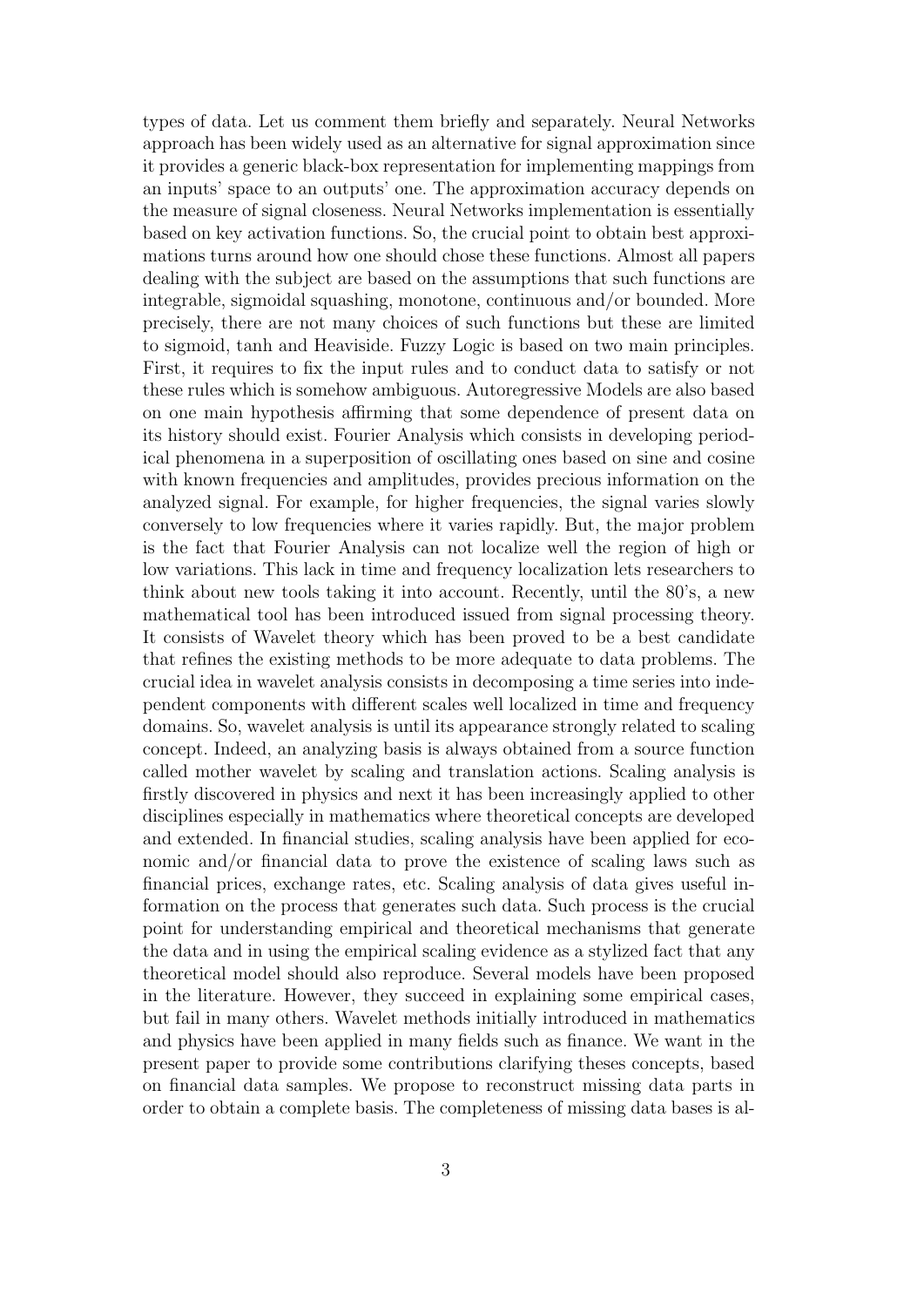ready evoked by many authors such as Aminghafari et al (2007), Ben Mabrouk et al (2008), Karp (1988), Soltani (2002), etc, and the studies in such a subject are increasing. However, the classical methods such as Neural Networks, Fuzzy Logic, Fourier Analysis, Autoregressive Models suffer from important insufficiencies especially in causing noise components. Wavelet methods have been proved to be the most powerful tool in reconstructing missing parts already with eliminating the noise. This is a first motivation in the application of wavelet analysis in our study. A second motivation is due to the fact that wavelet algorithms are usually most rapid yielding thus an important gain in time and cost. Furthermore, it permits to overcome the non disposability data problem and/or the hard data access.

One principal aim of the present work is to test the wavelet method in constructing missing data yielding prediction prospects and hence it may enable interesting functional regression complements. One motivation of our idea is to provide a longitudinal study to test the relation governance and diversification strategies. Indeed, some tests conducted with classical well known methods such as Neural Networks are developed and yielded non efficient results. This resolves the cross-section studies problem. Recall that the relation between diversification strategies and performance has already been the object of several studies such as Wernerfelt et al (1988), Amit et al (1988), etc. However, even-though, there are enough studies on such a subject, the results remains non concluding. See for instance Ramanujam et al (1989). A detailed study on such a subject will be provided later on complete sample data based on the theoretical results.

The present paper will be organized as follows. In the next section, some basics on wavelet analysis are reviewed, essentially those related to our application. In section 3, the proposed prediction method of financial series and so time series is developed based on wavelet estimators. It consists of a wavelet series learning algorithm consisting in acting dynamic wavelet estimators to build predicted values on short time series. The main crucial point that makes the method important is its simplicity in one hand especially for machine implementing and on the other hand, because of the fact that it acts on governance, performance and diversification variables. In such cases, the data is characterized by short time horizons which may effect negatively on empirical results. Indeed, in section 4, empirical results are provided already with eventual discussions based on comparisons with old methods such as Neural Networks. It is shown that predicted values and also reconstructed values of real data on Neural Networks are not adequate. We conclude afterwards.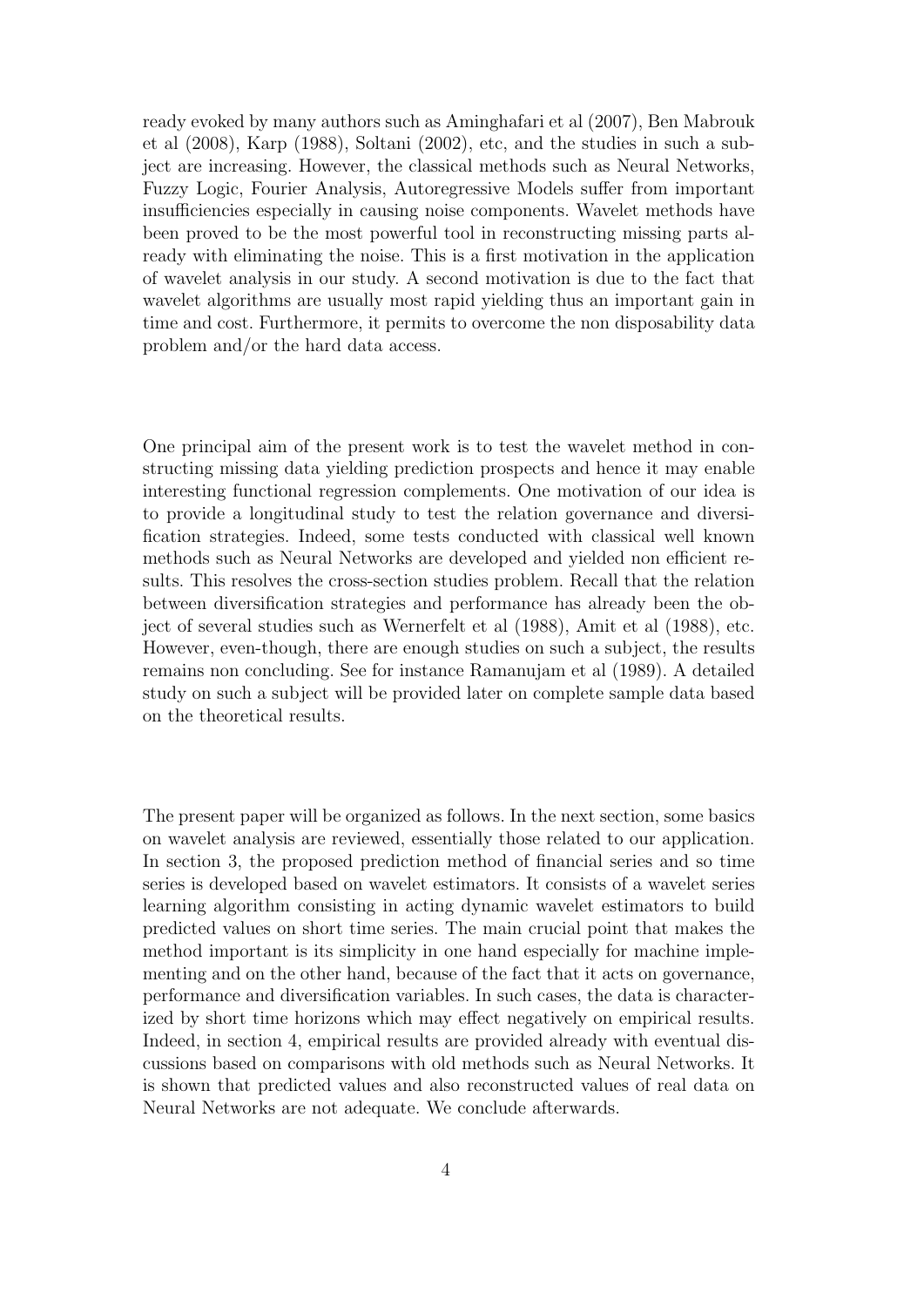#### 2 Wavelet analysis review

Wavelet analysis has been practically introduced in the beginning of the 80's in the context of signal analysis and oil exploration. It gives a representation of signals permitting the simultaneously enhancement of the temporal and the frequency information (time-frequency localization). Its application comes to overcome the insufficiencies of Fourier Analysis. It consists in decomposing a series into different frequency components with a scale adapted resolution. The advantage that it presents compared to Fourier Analysis is the fact that it permits to observe and to analyze data at different scales.Wavelets analysis proposed initially by J. Morlet, is based on a concept somewhat different from the frequency one: the concept of scale. Instead of considering oscillating functions supported on a window, that can be shifted along the support of the analyzed signal, wavelet basis elements are copies of each other nearly compliant and only differ by their sizes (Daubechies (1992), Gasquet and Witomsky (1990)). Wavelet based methods are part of the most effective methods currently used. The starting point in wavelet analysis is to decompose a time series on scale-by-scale basis in order to control the series structure at different horizons. A wavelet basis is obtained from one source function  $\psi$  known as mother wavelet by dilation and translation operations. Each wavelet basis element is defined for  $j, k \in \mathbb{Z}$  as a copy of  $\psi$  at the scale j and the position k,

$$
\psi_{j,k}(t) = 2^{j/2}\psi(2^{j}t - k).
$$

The quantity  $2<sup>j</sup>$  designing the frequency of the series reflects the dynamic behavior of the series according to the time variable. This is why the index  $j$ is usually called the frequency. From a mathematical-physical point of view, the index  $k$  localizes the singularities of the series. In finance, or in data analysis the index  $k$  is used to localize the fluctuations and the missing data periods. Let for  $j \in \mathbb{Z}$  fixed,  $W_j$  be the space generated by  $(\psi_{j,k})_k$ . Such a space is called the j-level details space. A time series  $X(t)$  is projected onto  $W_j$  yielding a component  $X_j^d(t)$  given by

$$
X_j^d(t) = \sum_k d_{j,k} \psi_{j,k}(t)
$$
\n(1)

where the  $d_{ik}$ 's known as the wavelet or the detail coefficients of the series  $X(t)$  are obtained by

$$
d_{j,k} = \langle X; \psi_{j,k} \rangle = \int_{\mathbb{R}} X(t) \psi_{j,k}(t) dt.
$$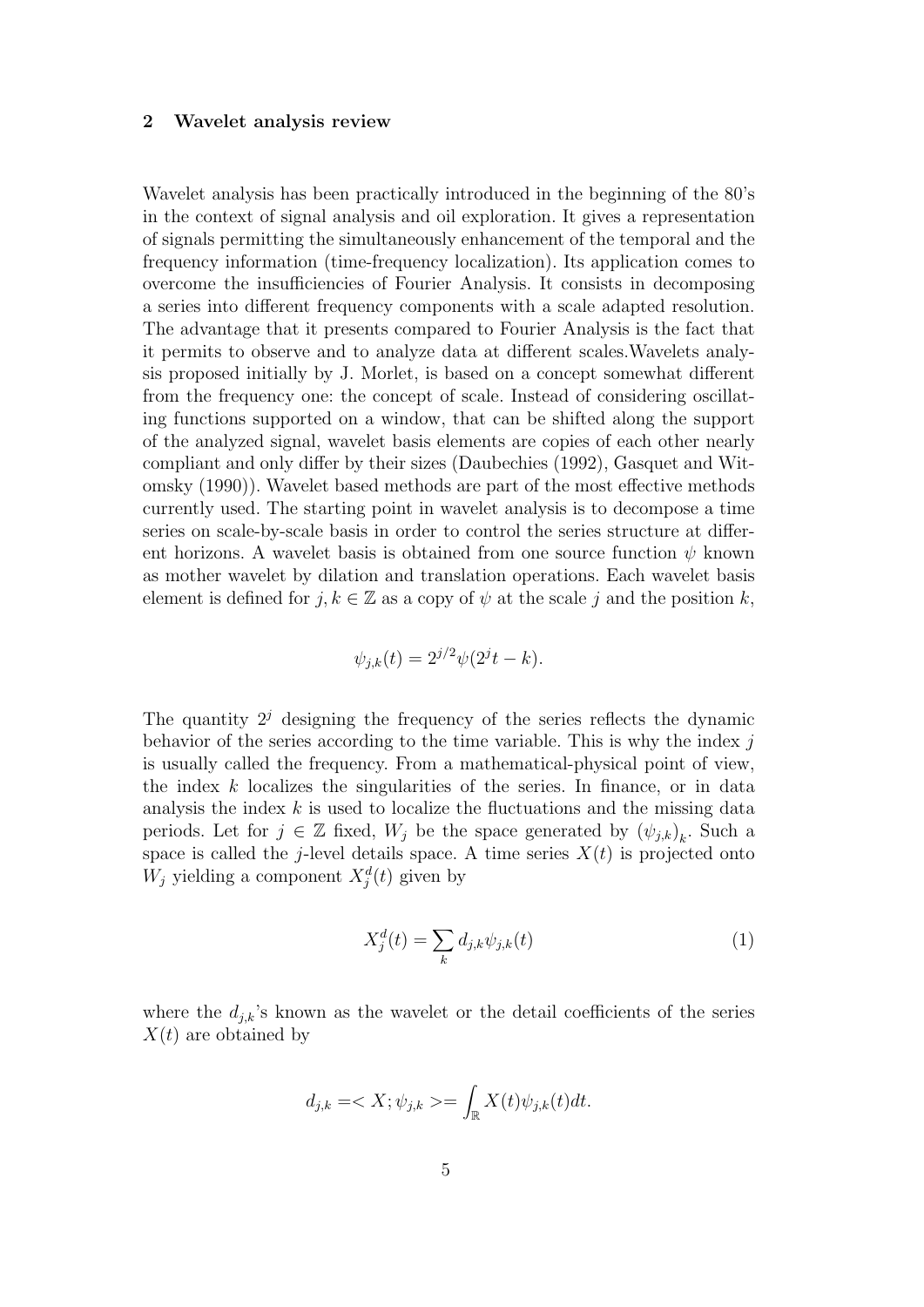We will see later the impact of these coefficients in financial series analysis. In wavelet theory, the spaces  $W_j$ 's satisfy the following orthogonal sum.

$$
\bigoplus_{j\in\mathbb{Z}}^{\perp}W_j=L^2(\mathbb{R}).\tag{2}
$$

This means that the series  $X(t)$  can be completely reconstructed via its detail components and that these components are mutually uncorrelated. But a famous starting point in financial studies before going on studying or detecting the instantaneous behavior of the series, is to describe its global behavior or its trend. This is already possible when applying wavelet analysis. Let us be more precise and explain the idea. The mother wavelet yields a second function called father wavelet or scaling function usually denoted by  $\varphi$ . For more details on the relationship  $\psi/\varphi$  the readers can be referred to Daubechies (1992), Gasquet (1990), Hardle et al (1996), etc. Similarly to  $\psi$  the scaling function  $\varphi$  yields dilation-translation copies

$$
\varphi_{j,k}(t) = 2^{j/2} \varphi(2^j t - k).
$$

Let  $V_j$  be the space generated by  $(\varphi_{j,k})_k$ . Under suitable conditions on  $\psi$  or equivalently on  $\varphi$  (Daubechies (1992)), the sequence  $(V_j)_j$  is called a multiresolution analysis (multi-scale analysis) on  $\mathbb R$  and the  $V_j$  is called the j-level approximation space. It satisfies

$$
V_j \subset V_{j+1}, \quad \forall \, j \in \mathbb{Z}.\tag{3}
$$

This means that horizons j and  $j + 1$  can be viewed from from each other and so from any horizon  $p \geq j + 1$ . In physics-mathematics this is called the zooming characteristics of wavelets. We have in fact a more precise relation of zooming,

$$
f \in V_j \Leftrightarrow f(2^j.) \in V_0, \quad \forall j \in \mathbb{Z}.
$$
 (4)

This reflects the fact that, not only the signal f from horizon  $j$  can be seen in the horizon  $j+1$  but either his contracted or delated copies. We will see later its relation to financial data. The sequence  $(V_i)$ 's satisfies also

$$
\overline{\bigcup_{j\in\mathbb{Z}}V_j} = L^2(\mathbb{R}) \quad \text{and} \quad \bigcap_{j\in\mathbb{Z}}V_j = \{0\}.
$$
 (5)

The first part means that it covers the whole space of finite variance series. The second part means that there is no correlations between the projections or the components of the time series relatively to the different horizons. Finally the sequence  $(V_j)_j$  satisfies a shift invariance property in the sense that

$$
f \in V_j \Leftrightarrow f(. - k) \in V_j, \quad \forall k \in \mathbb{Z}.
$$
 (6)

This means that the multi-resolution analysis permits to detect the properties of the signal as well as its shifted copies. i.e, along the whole time support.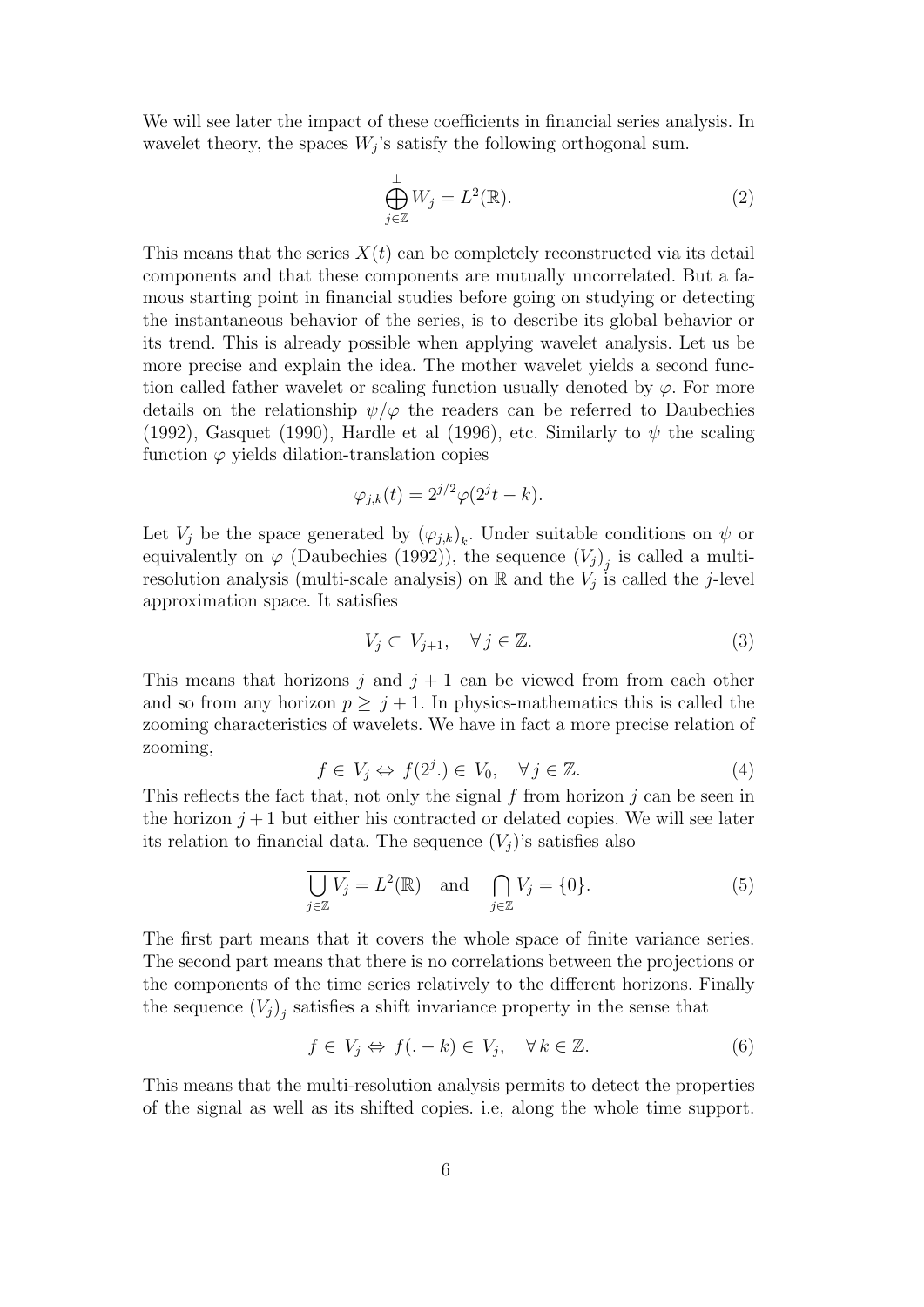Finally, the following relation relates the  $W_j$ 's to the  $V_j$ 's,

$$
V_{j+1} = V_j \oplus W_j, \quad \forall j \in \mathbb{Z}.\tag{7}
$$

Under these properties, equations (1) and (2) yield, for  $j \in \mathbb{Z}$  fixed, the following decomposition

$$
X(t) = \sum_{j \in \mathbb{Z}} X_j^d(t) = \underbrace{\sum_{j \le J-1} X_j^d(t)}_{X_j^a(t)} + \sum_{j \ge J} X_j^d(t). \tag{8}
$$

Using equations (2) and (7), the component  $X_{J}^{a}(t)$  is the projection of the series  $X(t)$  onto the space  $V_J$ . Such a component is often called the approximation of  $X(t)$  at the level J. It represents the global behavior of the series  $X(t)$  or the trend at the scale J while the remaining part reflects the details of the series at different scales. Using the definition of the spaces  $V_j$ 's, the component  $X_J^a(t)$  which belongs to  $V_J$  can be expressed using the basis  $(\varphi_{J,k})_k$  of such a space. Let

$$
X_J^a(t) = \sum_{k \in \mathbb{Z}} C_{J,k}^a \varphi_{J,k}(t)
$$
\n(9)

where the coefficients  $C_{J,k}^a$ , are obtained by

$$
C_{J,k}^a = \langle X; \varphi_{J,k} \rangle = \int_{\mathbb{R}} X_J^a(t) \varphi_{J,k}(t) dt.
$$

It is proved in mathematical analysis that these did not depend on  $X_J^a$  but these are related directly to the original series  $X(t)$  by

$$
C^a_{J,k}=.
$$

So that, the dependence on the indexation  $a$  will be omitted and these will be denoted simply by  $C_{J,k}$  and are often called the scaling or the approximation coefficients of  $X(t)$ . The following relation is obtained issued from  $(8)$ ,

$$
X(t) = \sum_{k \in \mathbb{Z}} C_{J,k} \varphi_{J,k}(t) + \sum_{j \ge J} \sum_{k \in \mathbb{Z}} d_{j,k} \psi_{j,k}(t).
$$
 (10)

This equality is known as the wavelet decomposition of  $X(t)$ . It is composed of one part reflecting the global behavior or the trend of the series and a second part reflecting the higher frequency oscillations and so the fine scale deviations of the trend.

To resume, in practice one can not obviously go to infinity in computing the complete set of coefficients. So, we fix a maximal level of decomposition  $J_{max}$ and consider the decomposition

$$
X_{J_{max}}(t) = \sum_{k \in \mathbb{Z}} C_{J,k} \varphi_{J,k}(t) + \sum_{J \le j \ge J_{max}} \sum_{k \in \mathbb{Z}} d_{j,k} \psi_{j,k}(t).
$$
 (11)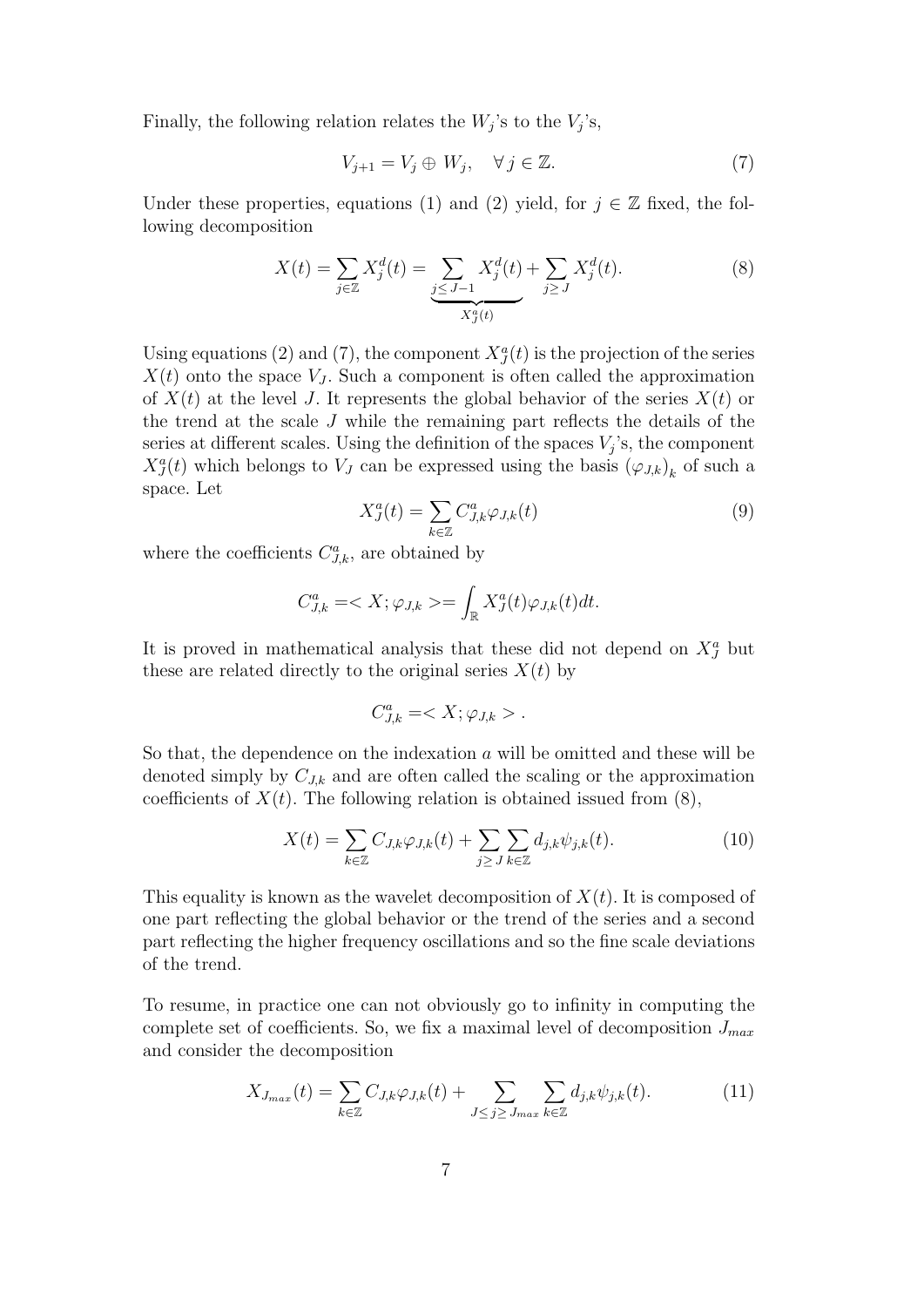There is no theoretical method for the exact choice of the parameters J and  $J_{max}$ . However, the minimal parameter J does not have an important effect on the decomposition. But, the choice of  $J_{max}$  is always critical. One selects  $J_{max}$  related to the error estimates.

#### 3 Methodology

This section is devoted to present a wavelet based method to reconstruct missing data. The method consists in providing a prediction procedure able to predict a short time series on an arbitrarily set of extending values. Recall that most of the studies devoted to the prediction of time series are based on three main ideas. Firstly, the disposed sample data is known on a long time interval which is large enough than the predicted one. Secondly, the learning procedure is conducted on the whole time support which necessitates known data on this interval and thus a reconstruction or a prediction will not be of importance while the data is already known and it may be just for testing the accuracy of methods. Finally, forecasting time series is based on the disposition of a test sample. These facts are critical for many reasons. Firstly, the availability of long samples is not already possible. In contrast, for some situations such as the study of the relationship ownership-structure/diversification in our case, the samples are usually short. One has one main value on a year. Secondly, one sometimes seeks to predict on a long period more than the known one. Furthermore, when applying wavelet analysis to approximate and/or to forecast time series, the majority of the existing studies assume the presence of seasonality, periodicity and/or autoregressive behavior in the series or in the wavelet coefficients. See for instance Ben Mabrouk et al (2008), Soltani (2002) and the references therein. In the present paper, we provided a simple method leading to good prediction. The main important point in our method as it will be shown later, is the fact that it does not necessitate to test on the dynamic behavior of the series and/or its wavelet coefficients. This is essentially due to the fact that the considered series is short and its dynamics may not be important. However, the most positive point in the method is the fact that it necessitates only to compute the values of the source scaling function and the associated wavelet on a finite set of dyadic numbers.

Let  $X(t)$  be a time series on a time domain  $\mathbb{T} = \{0, 1, \ldots, N\}$ . A recursive procedure is used which consists in applying firstly an estimator partially at short horizons to all the observations  $(t_i, X_i)_{i=1,\dots,N}$  to yield firstly the predicted value  $\widehat{X}_{N+1}$  of  $X(N+1)$ . This last is then introduced as new observation to predict  $X_{N+2}$ . We then follow the same steps until reaching the desired horizon. Recall that the J-level wavelet decomposition of the series  $X(t)$ ,  $t \in \mathbb{T}$ ,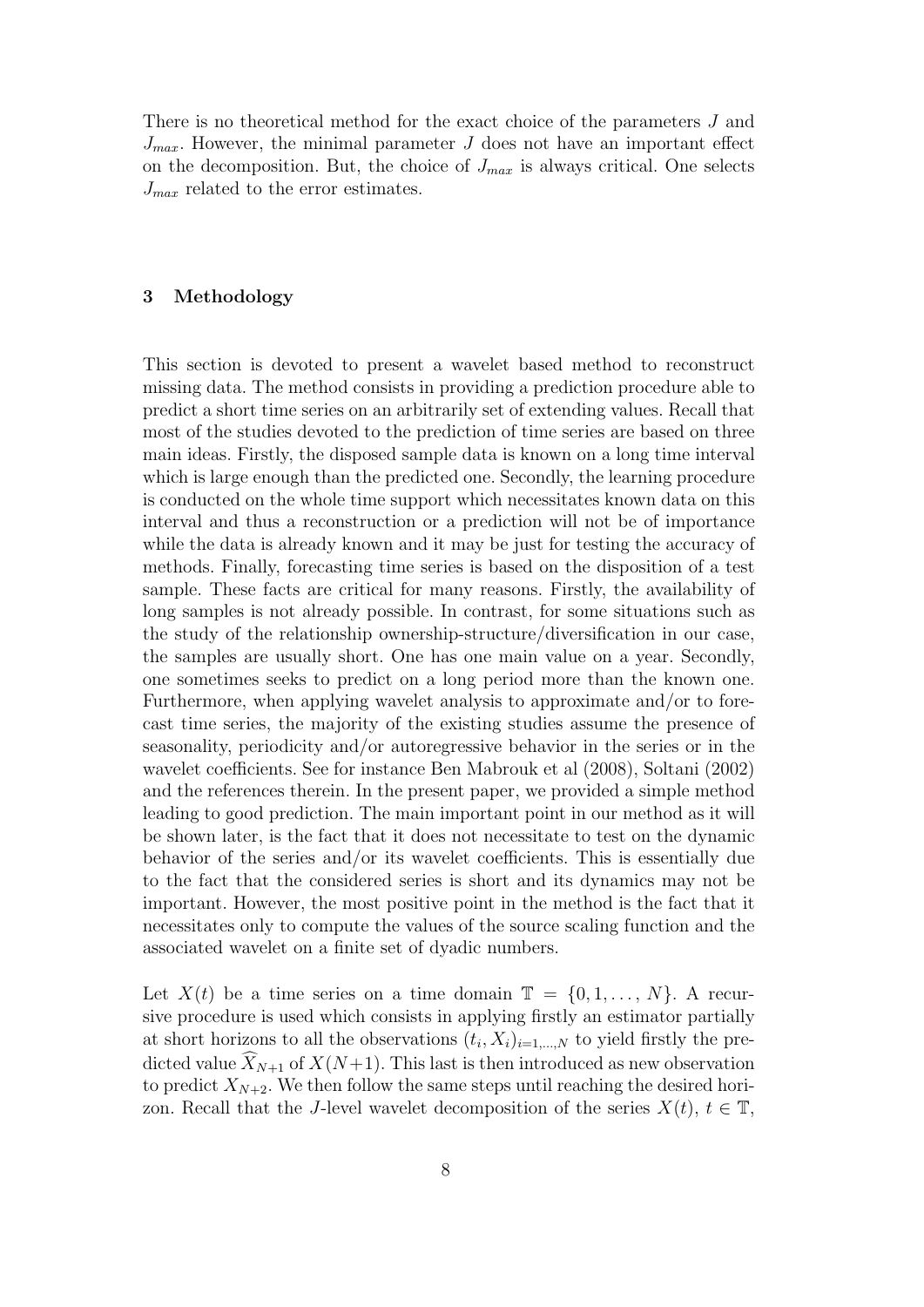is

$$
X(t) = \underbrace{\sum_{k \in \mathbb{Z}} C_{0,k} \varphi_{0,k}(t)}_{X_{\varphi}(t)} + \underbrace{\sum_{j=1}^{J} \sum_{k \in \mathbb{Z}} d_{j,k} \psi_{j,k}(t)}_{X_{j,\psi}(t)}.
$$
 (12)

For  $t = N + 1$ , this yields

$$
X(N+1) = \sum_{k \in \mathbb{Z}} C_{0,k} \varphi(N+1-k) + \sum_{j=1}^{J} \sum_{k \in \mathbb{Z}} d_{j,k} 2^{j/2} \psi(2^j(N+1)-k). \tag{13}
$$

This means that for evaluating the predicted value  $\widehat{X}_{N+1}$ , it suffices to do this for  $X_{\varphi}$  and the  $X_{j,\psi}$ 's. To attain this goal, it appears from (13) that it suffices to compute the values of the scaling function  $\varphi$  and the wavelet mother  $\psi$ on the integer grid  $\{N+1-k; k \in \mathbb{Z}\}\$  and  $\{2^{j}(N+1)-k; k \in \mathbb{Z}\}\$  on the supports of  $\varphi$  and  $\psi$ . This motivates the use of Daubechies compactly supported wavelets which are well evaluated on the integer grid. (The values of the used scaling function and the wavelet associated are provided in the appendix). Next,  $\widehat{X}_{N+1}$  is estimated as

$$
\widehat{X}_{N+1} = \widehat{X}_{\varphi}(N+1) + \sum_{j=1}^{J} \widehat{X}_{j,\psi}(N+1).
$$
 (14)

where

$$
\widehat{X}_{\varphi}(t) = \sum_{k \in \mathbb{Z}} \widehat{C}_{0,k} \varphi(t - k). \tag{15}
$$

and similarly

$$
\widehat{X}_{j,\psi}(t) = \sum_{k \in \mathbb{Z}} \widehat{d}_{j,k} \varphi(t - k).
$$
\n(16)

with suitable estimators of the coefficients  $C_{0,k}$  and  $d_{j,k}$ . The estimators are applied to avoid the presence may be of high dynamics in the series of wavelet coefficients and thus the possibility of noised parts and/or small ones. Such estimators lead to  $\widehat{X}_{N+1}$  which will be added to the series and then we reconsider the initial step.

#### 4 Results, interpretations and discussions

In this section, we develop empirical results based on the theoretical procedure developed previously. We propose to apply the step-by-step procedure described above to reproduce missing data parts of the data basis composed of performance and governance variables associated to French firms. The sample studied is composed of governance, diversification and value creation variables on a set of 69 French firms along the years 1995 to 2005. The wavelet method developed and Neural Networks are tested in order to conduct eventual comparison to prove the efficiency of our method. In fact, testing autoregressive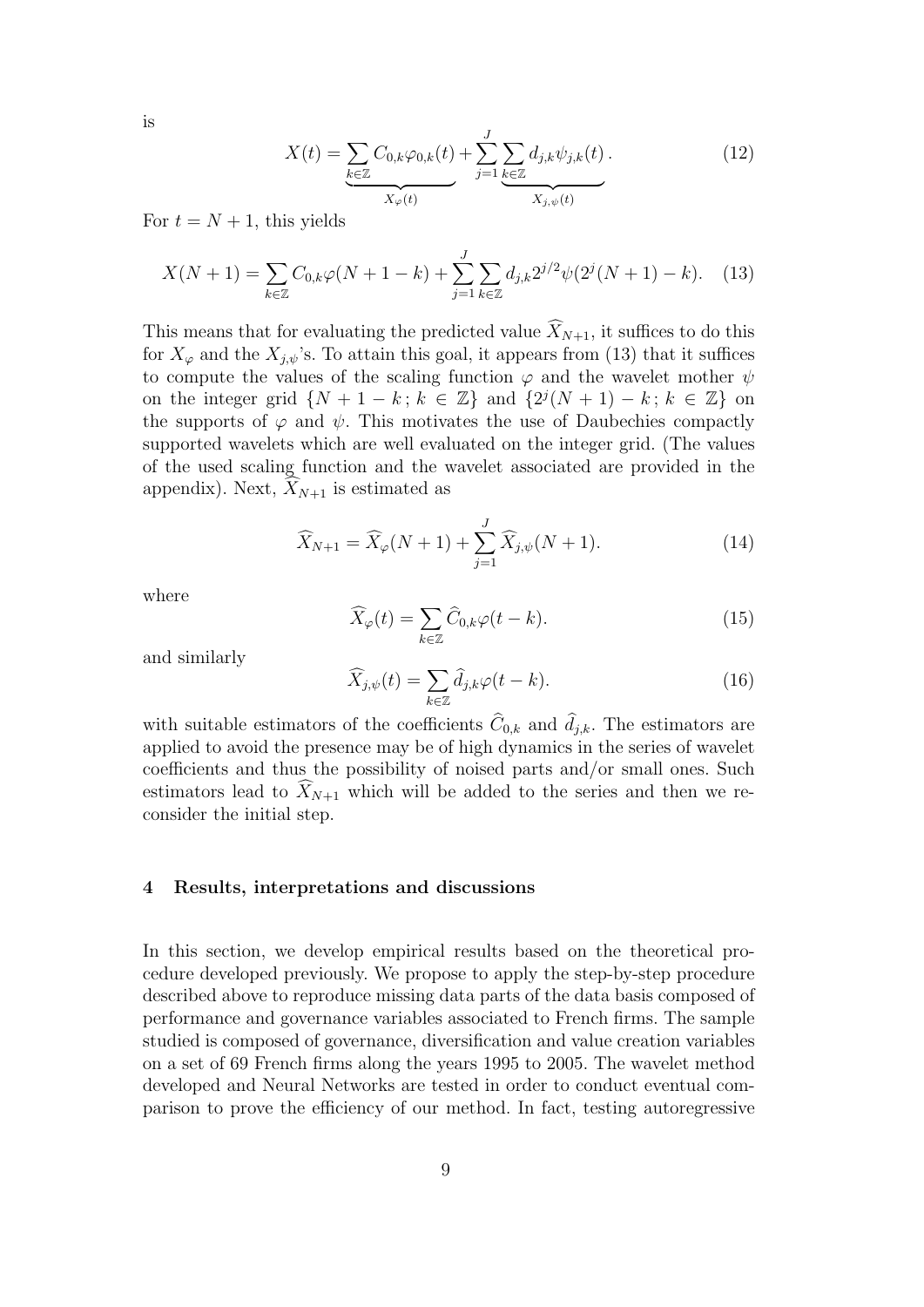procedure is not efficient here due to short time interval. It is known that for such cases the presence of autoregressive behavior is weak and may not be proved. Fuzzy Logic is also not suitable for the main reason of the absence of fuzzy data and the fact that it necessitates to fix the rules which is based on expecting the outputs which is ambiguous especially for governance, diversification and value creation variables considered here. Fourier Analysis necessitates the presence of periodicity which can not be expected for our variables. This motivates the comparison with Neural Networks. We just recall that we will not expose all the results because of the largeness of the sample but we restrict to some ones. Table 1 resumes the set of explicative variables.

| Variable              | French Abbreviation |
|-----------------------|---------------------|
| Total assets          | AT                  |
| Market Capitalization | CB                  |
| Sales                 | CA.                 |
| Total Equity          | KP                  |
| Total Debt            | DТ                  |
| Net Income            | Rnet                |

Table 1 Analyzing Variables

The numerical results are provided using Daubechies compactly supported wavelets by applying a 4-level DB10 wavelet analysis and a hard threshold wavelet estimator with a threshold  $\varepsilon = 0.75$   $Max|d_{j,k}|$ . The neural network forecasts are obtained by applying the well known software Alyuda Forecaster XL. Such forecaster a part of input data as a training set to find the best Neural Network and apply it by the next for the prediction. One main disadvantage in it is the necessary hypothesis of periodicity which may not be reel.

#### 4.1 Reconstruction of existing data

Firstly, in order to test the efficiency and the performance of the proposed idea we applied it for the known parts of our data basis. A comparison is then conducted with reconstructed parts using Neural Network method. The results are exposed in the following tables where the effectiveness of the wavelet method appears. For each variable and each firm we fix the 5 or 6 first values to predict the 6 or 5 remaining ones. The tables 2-7 show the predicted values of the different explicative variables for the French firm ACCOR.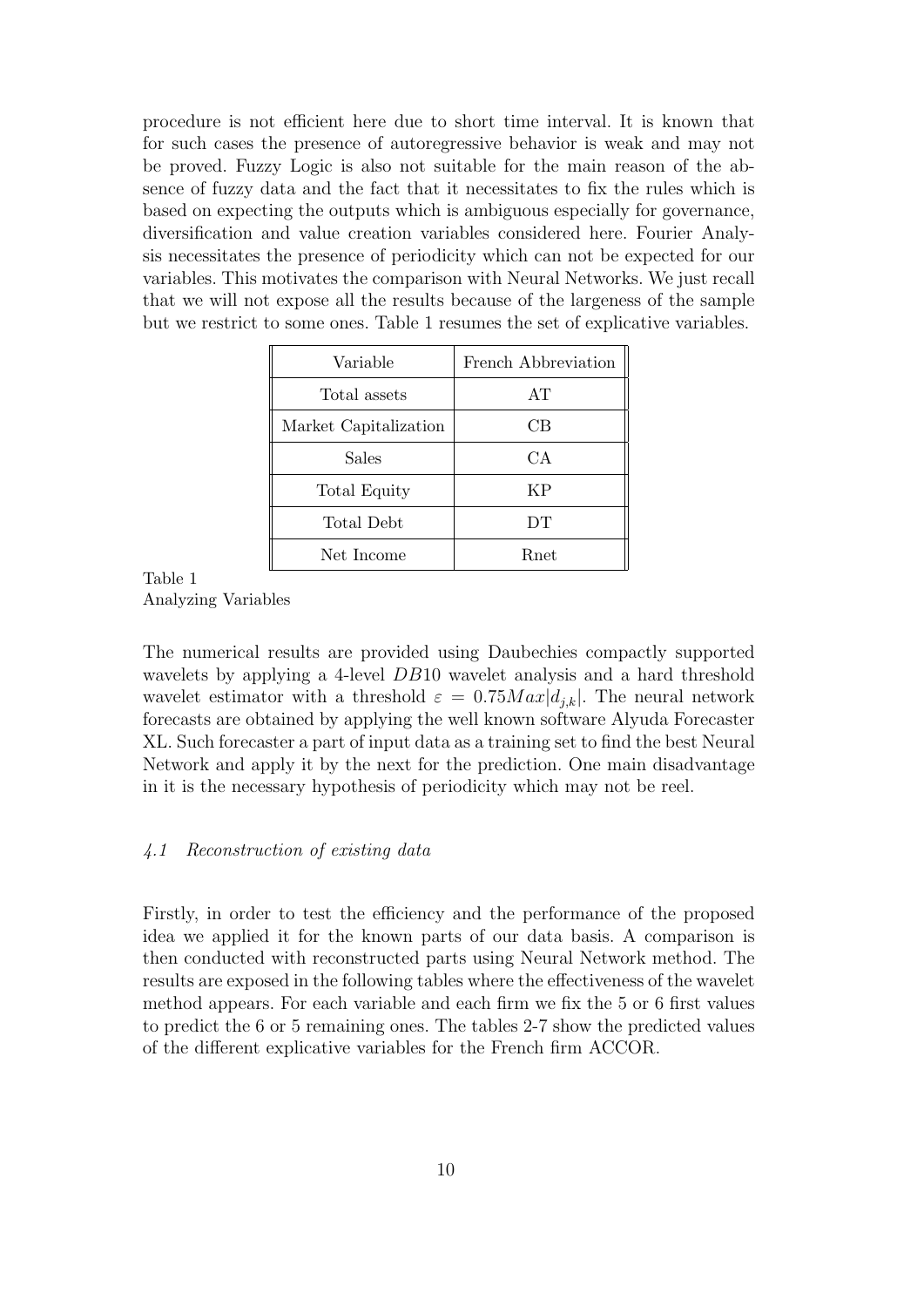| Year | Real Values | Wavelet Prediction | NN Prediction |
|------|-------------|--------------------|---------------|
| 1995 | 2799.22     |                    |               |
| 1996 | 3146.46     |                    |               |
| 1997 | 6086.85     |                    |               |
| 1998 | 6504.18     |                    |               |
| 1999 | 8707.07     |                    |               |
| 2000 | 8820.38     | 8820.4             | 8694.861409   |
| 2001 | 8097.8      | 8097.8             | 8683.803108   |
| 2002 | 5733.19     | 5733.2             | 8672.965039   |
| 2003 | 7035.82     | 7035.8             | 8693.818931   |
| 2004 | 6455.4      | 6455.4             | 8699.095708   |
| 2005 | 9591.36     | 9591.4             | 8701.587759   |

Comparison results: CB for the French firm Accor

| Year | Real Values | Wavelet Prediction | NN Prediction |
|------|-------------|--------------------|---------------|
| 1995 | 3939.617175 |                    |               |
| 1996 | 3482.397392 |                    |               |
| 1997 | 3816.771372 |                    |               |
| 1998 | 3262.152559 |                    |               |
| 1999 | 4139.890318 |                    |               |
| 2000 | 4305.977899 | 4306               | 3156.565015   |
| 2001 | 4087.818334 | 4087.8             | 4153.890745   |
| 2002 | 3812.589802 | 3812.6             | 3156.565015   |
| 2003 | 3816.340647 | 3816.3             | 4149.104216   |
| 2004 | 3839.705024 | 8339.7             | 3140.391532   |
| 2005 | 3828.989097 | 3829               | 4150.925829   |

Table 3

Comparison results: DT for the French firm Accor

## 4.2 Construction of missing data

As it is shown in tables 2-7, the wavelet predicted values (WPV) are more accurate compared to neural networks predicted ones (NNPV). This motivates the application of the wavelet procedure to reproduce the really missing parts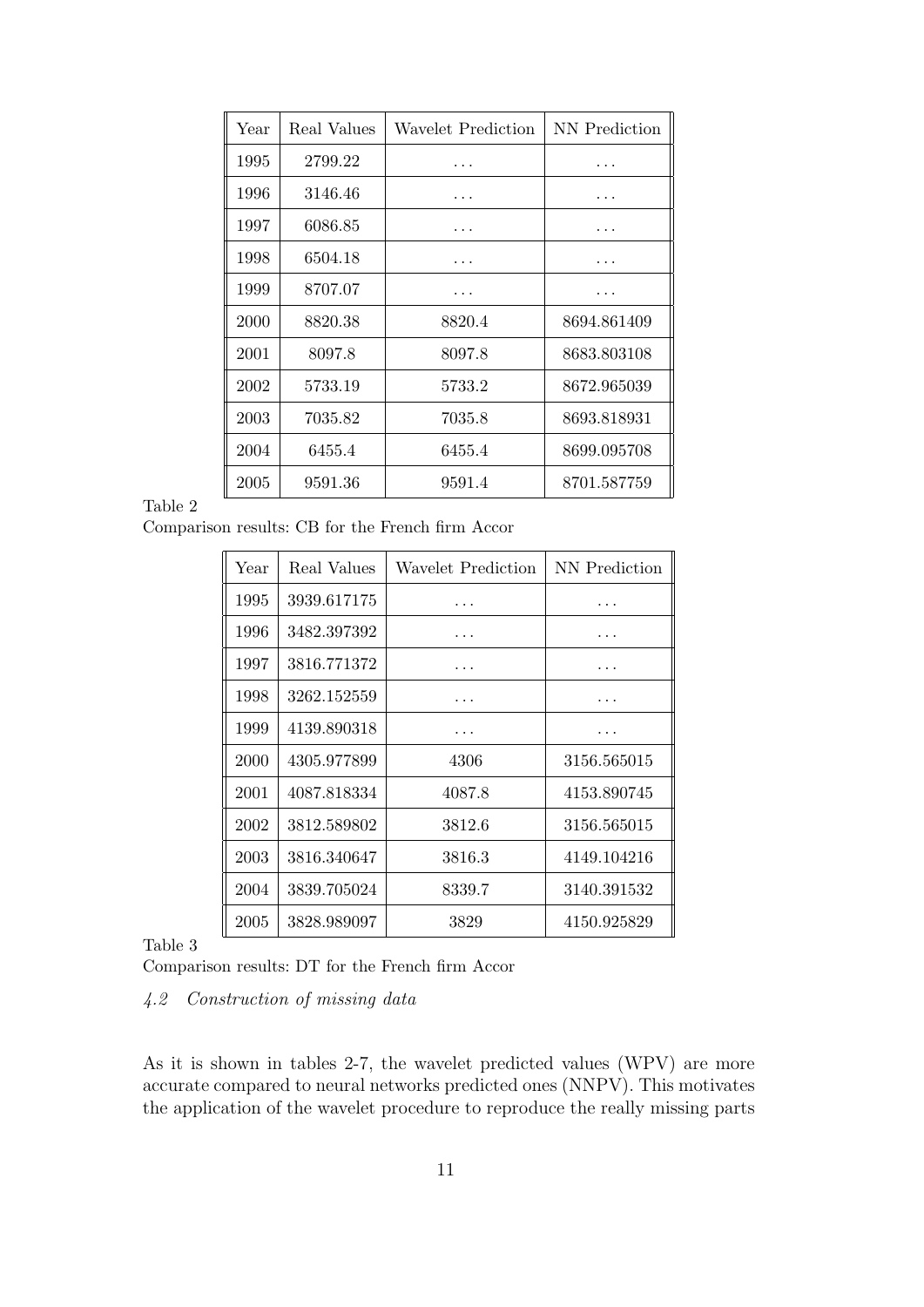| Year | Real Values | Wavelet Prediction | NN Prediction |
|------|-------------|--------------------|---------------|
| 1995 | 8343.839611 |                    |               |
| 1996 | 8450.858822 |                    |               |
| 1997 | 9725.027708 |                    |               |
| 1998 | 9423.636001 |                    |               |
| 1999 | 10865       |                    |               |
| 2000 | 11954       | 11954              | 9410.595452   |
| 2001 | 12100       | 12100              | 8182.470332   |
| 2002 | 11275       | 11275              | 9317.530091   |
| 2003 | 10956       | 10956              | 8073.268155   |
| 2004 | 11510       | 11510              | 9342.956958   |
| 2005 | 12791       | 12791              | 8262.130542   |

Comparison results: AT for the French firm Accor

| Year | Real Values | Wavelet Prediction | NN Prediction |
|------|-------------|--------------------|---------------|
| 1995 | 2025.132745 |                    |               |
| 1996 | 2459.764893 |                    |               |
| 1997 | 2843.783968 |                    |               |
| 1998 | 2873.968873 |                    |               |
| 1999 | 3092        |                    |               |
| 2000 | 3843        | 3843               | 3091.741598   |
| 2001 | 4139        | 4139               | 3091.735656   |
| 2002 | 3893        | 3893               | 309173147     |
| 2003 | 3587        | 3587               | 3090.331298   |
| 2004 | 3755        | 3755               | 3088.660429   |
| 2005 | 4301        | 4301               | 3088.112759   |

Table 5

Comparison results: KP for the French firm Accor

of our series taking in mind that the obtained values will be the best. The empirical tests are conducted on the French firm DMC for which we do not dispose of the data for the years 2000 to 2005. The results are exposed in tables 8-13.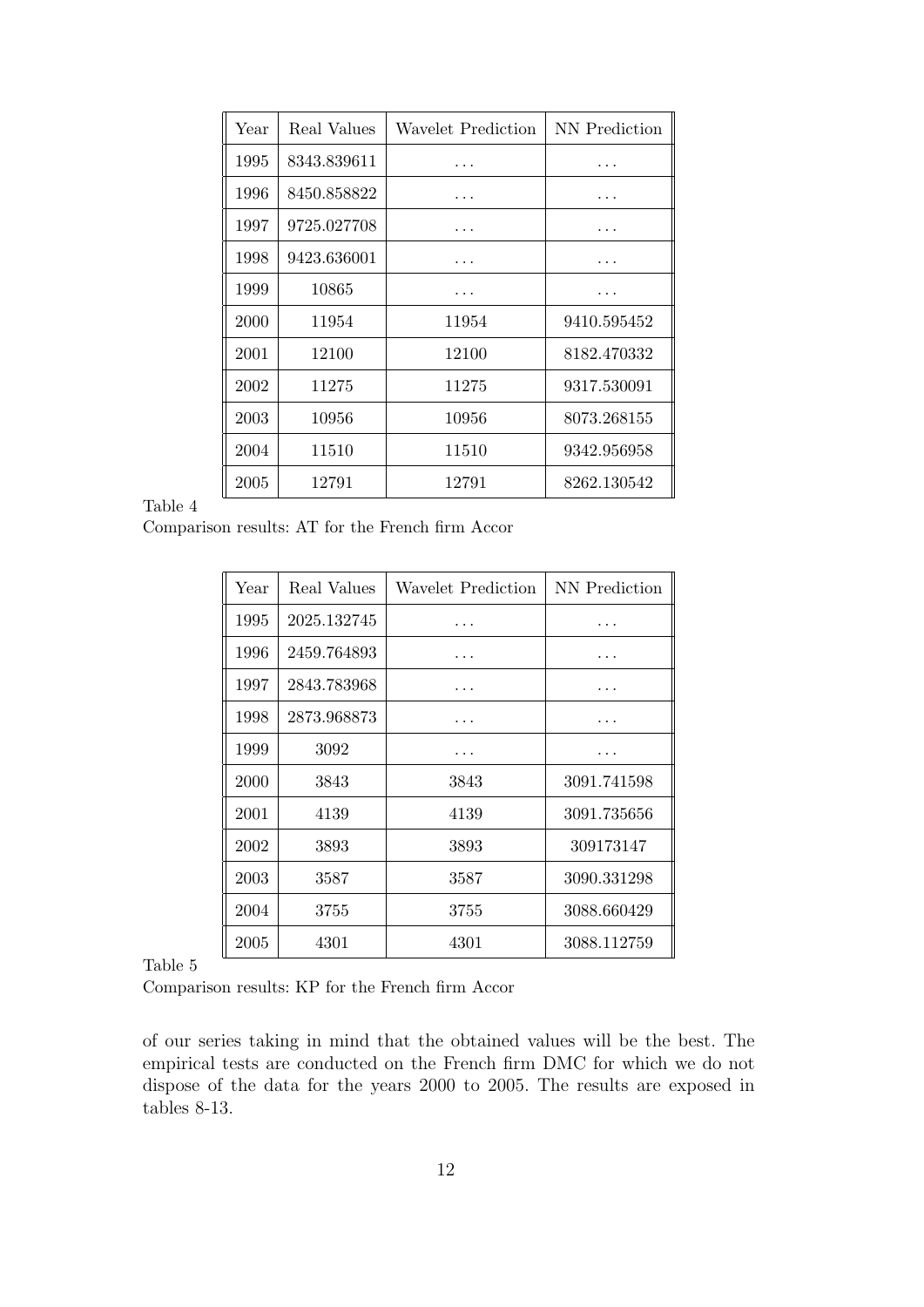| Year | Real Values | Wavelet Prediction | NN Prediction |
|------|-------------|--------------------|---------------|
| 1995 | 4605.789709 |                    |               |
| 1996 | 4251.498193 |                    |               |
| 1997 | 4781.563426 |                    |               |
| 1998 | 5554.175045 |                    |               |
| 1999 | 6044        |                    |               |
| 2000 | 6946        | 6946               | 6036.620238   |
| 2001 | 7218        | 7218               | 6034.605972   |
| 2002 | 7071        | 7071               | 6034.053505   |
| 2003 | 6774        | 6774               | 6043.649803   |
| 2004 | 7072        | 7072               | 6041.789193   |
| 2005 | 7562        | 7562               | 6040.57782    |

Comparison results: CA for the French firm Accor

| Year | Real Values | Wavelet Prediction | NN Prediction |
|------|-------------|--------------------|---------------|
| 1995 | 44.89044071 |                    |               |
| 1996 | 163.7937425 |                    |               |
| 1997 | 185.2322648 |                    |               |
| 1998 | 259.4859474 |                    |               |
| 1999 | 267.7294338 |                    |               |
| 2000 | 431.8525675 | 431.8526           | 267.5776237   |
| 2001 | 473.6313588 | 473.6314           | 267.5647551   |
| 2002 | 372.713343  | 372.7133           | 267.6051109   |
| 2003 | 267.9924661 | 267.9925           | 267.6925082   |
| 2004 | 242.3262479 | 242.3262           | 267.6993183   |
| 2005 | 331.61336   | 331.6134           | 267.6998488   |

Table 7

Comparison results: Rnet for the French firm Accor

## 4.3 Performance and Value Creation Variables

The aim of this section is to inject the wavelet predicted or reconstructed variables into the equations yielding the endogenous variables. Two methods will be exposed. First, we provide the values of performance and value creation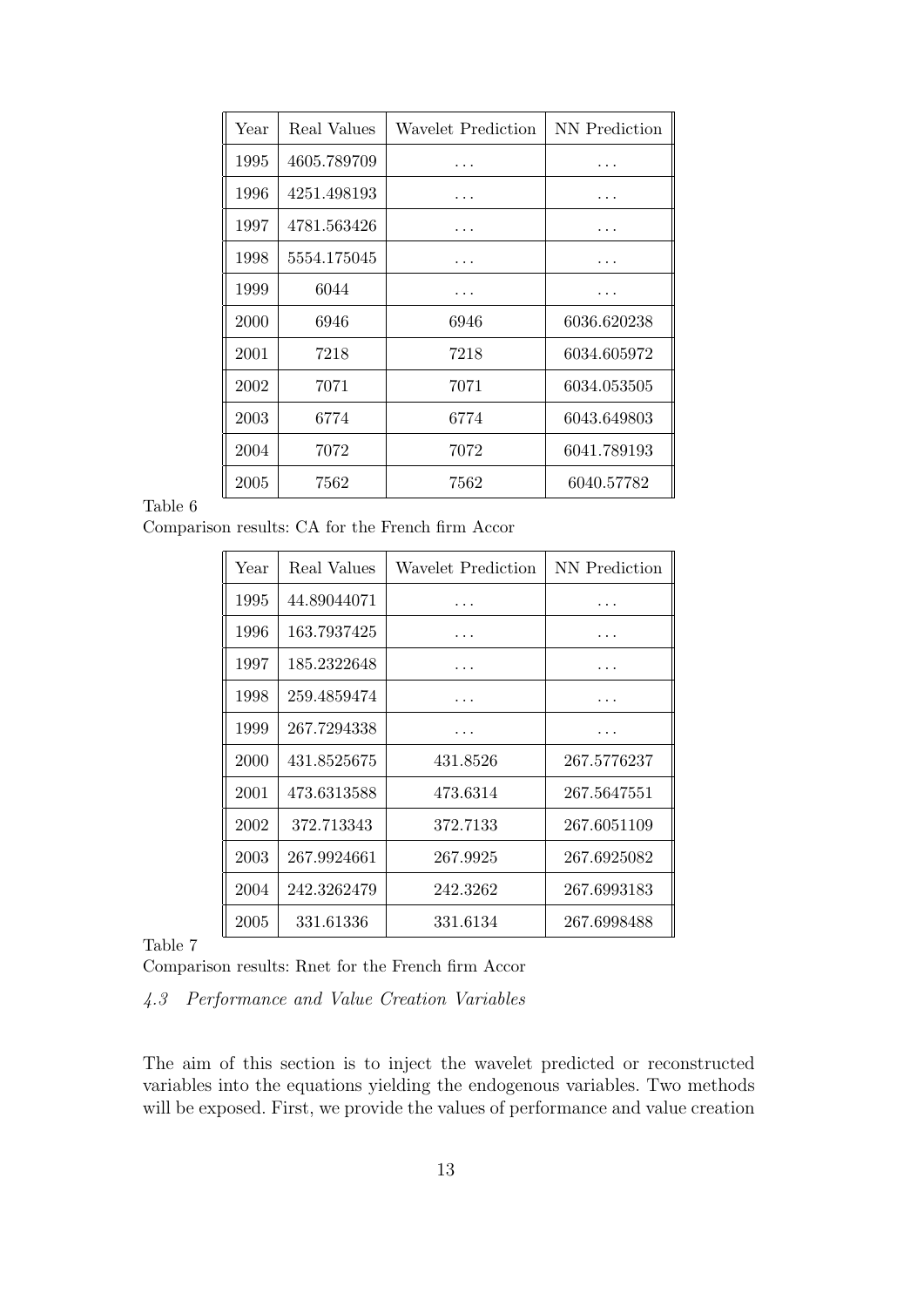| Year | Real Values | Wavelet Prediction | NN Prediction |
|------|-------------|--------------------|---------------|
| 1995 | 198.76      |                    |               |
| 1996 | 134.61      |                    |               |
| 1997 | 127.02      |                    |               |
| 1998 | 77.35       |                    |               |
| 1999 | 45.75       |                    |               |
| 2000 | Unknown     | 101.32             | 45.42349633   |
| 2001 | Unknown     | 116.75             | 45.42349633   |
| 2002 | Unknown     | 74.04              | 45.42349633   |
| 2003 | Unknown     | 83.4               | 46.39115105   |
| 2004 | Unknown     | 61.42              | 46.18757939   |
| 2005 | Unknown     | 57.36              | 46.2256794    |

Comparison results: CB for the French firm DMC

| Year | Real Values | Wavelet Prediction | NN Prediction |
|------|-------------|--------------------|---------------|
| 1995 | 140.1223053 |                    |               |
| 1996 | 151.4085821 |                    |               |
| 1997 | 136.6443018 |                    |               |
| 1998 | 236.3393133 |                    |               |
| 1999 | 203.168443  |                    |               |
| 2000 | Unknown     | 217.0818           | 217.0817999   |
| 2001 | Unknown     | 124.8029           | 124.8028628   |
| 2002 | Unknown     | 95.9582            | 95.95824202   |
| 2003 | Unknown     | 85.8677            | 85.86766452   |
| 2004 | Unknown     | 68.9464            | 68.94638019   |
| 2005 | Unknown     | 76.0819            | 76.08186408   |
|      |             |                    |               |

Table 9

Comparison results: DT for the French firm DMC

variables as endogenous variables, based on their explicit dependencies on the explicative variables reconstructed in the previous subsections. Secondly, we provide wavelet predictions of the endogenous variables using the wavelet procedure developed in section 2. A comparison between these values is also conducted as well as with a comparison with existing values for DMC firm and with Neural Network predicted values for the two firms. The performance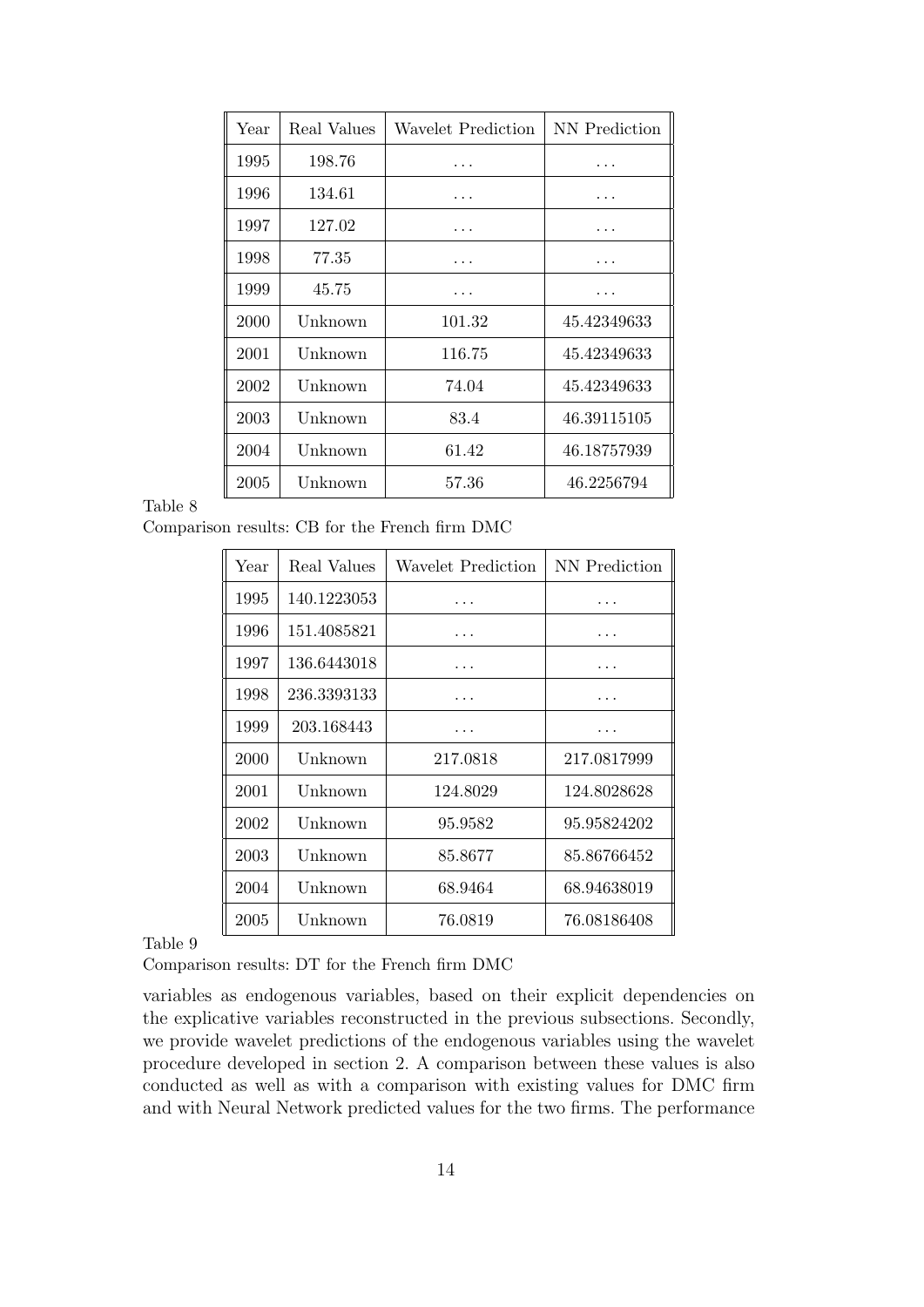| Year | Real Values | Wavelet Prediction | NN Prediction |
|------|-------------|--------------------|---------------|
| 1995 | 801.119586  |                    | .             |
| 1996 | 739.98753   |                    |               |
| 1997 | 660.409143  |                    |               |
| 1998 | 643.029955  |                    |               |
| 1999 | 416.795613  |                    |               |
| 2000 | Unknown     | 339.1              | 415.8189638   |
| 2001 | Unknown     | 236.7              | 415.8189638   |
| 2002 | Unknown     | 178.3              | 415.8189638   |
| 2003 | Unknown     | 163.4              | 421.4230757   |
| 2004 | Unknown     | 120.6              | 435.9540594   |
| 2005 | Unknown     | 120.6              | 496.7405454   |

Comparison results: AT for the French firm DMC

| Year | Real Values | Wavelet Prediction | NN Prediction |
|------|-------------|--------------------|---------------|
| 1995 | 355.053761  |                    |               |
| 1996 | 276.694966  |                    |               |
| 1997 | 221.660871  |                    |               |
| 1998 | 131.563502  |                    |               |
| 1999 | 30.794701   |                    |               |
| 2000 | Unknown     | 511.3528           | 29.39673892   |
| 2001 | Unknown     | 482.7281           | 29.39673892   |
| 2002 | Unknown     | 503.9588           | 29.39673892   |
| 2003 | Unknown     | 568.4346           | 32.31103077   |
| 2004 | Unknown     | 392.2119           | 36.16726538   |
| 2005 | Unknown     | 189.8276           | 42.57971843   |

Table 11

Comparison results: KP for the French firm DMC

variables and value creation ones constituting the endogenous variables are listed in table 14 with their explicit expressions on the explicative ones. The empirical tests on DMC firm are provided in tables 15-18.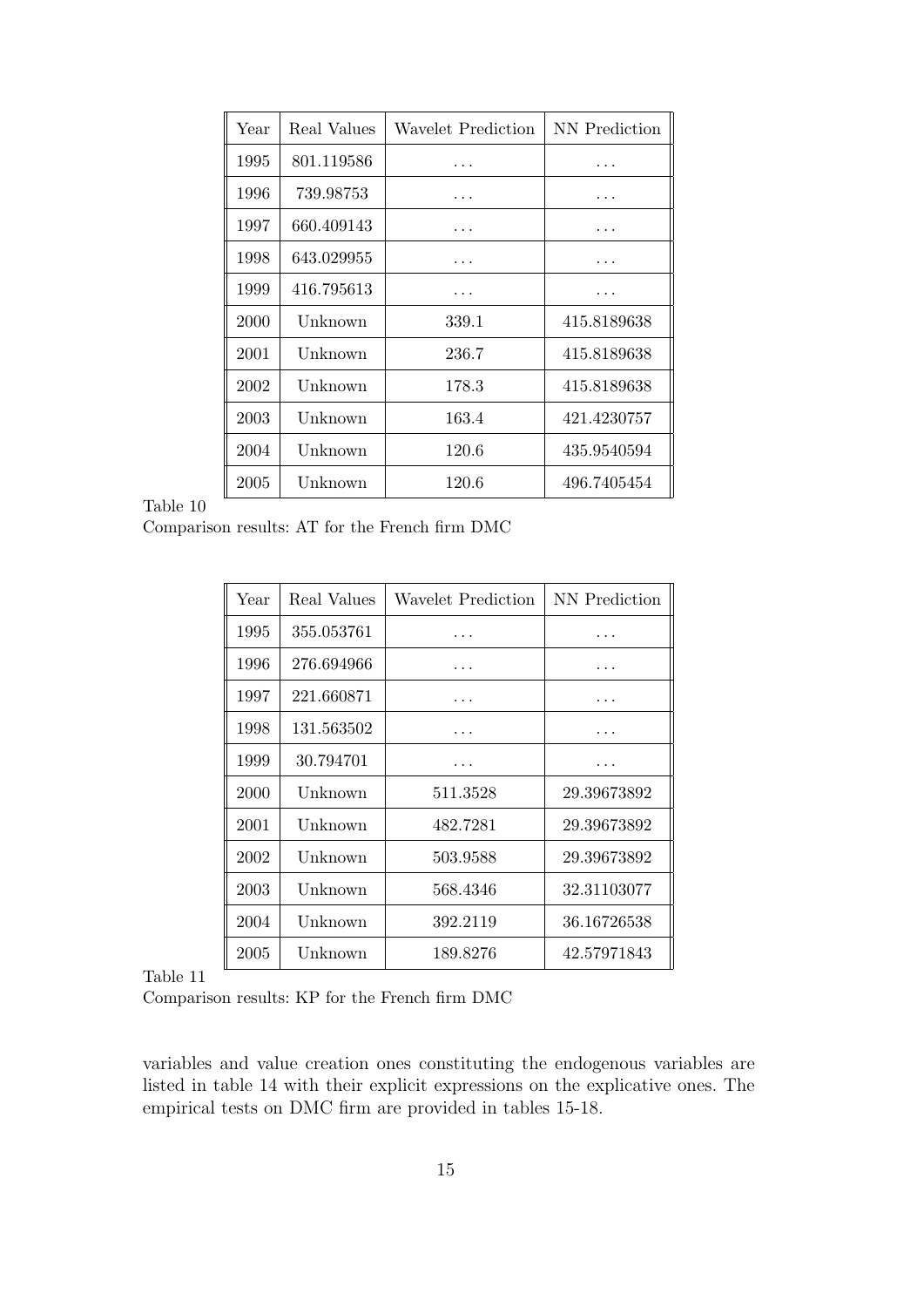| Year | Real Values | Wavelet Prediction | NN Prediction |
|------|-------------|--------------------|---------------|
| 1995 | 1085.437003 |                    |               |
| 1996 | 948.690234  |                    |               |
| 1997 | 906.461856  |                    |               |
| 1998 | 818.041426  |                    |               |
| 1999 | 667.879145  |                    |               |
| 2000 | Unknown     | 522.9              | 669.1731789   |
| 2001 | Unknown     | 384.2              | 669.6223291   |
| 2002 | Unknown     | 307.4              | 669.8566586   |
| 2003 | Unknown     | 250.7              | 672.4642615   |
| 2004 | Unknown     | 206                | 676.8128998   |
| 2005 | Unknown     | 187.3              | 684.7212645   |

Comparison results: CA for the French firm DMC

| Year | Real Values    | Wavelet Prediction | NN Prediction  |
|------|----------------|--------------------|----------------|
| 1995 | 0.160322851    |                    |                |
| 1996 | $-91.65018436$ |                    |                |
| 1997 | -73.25569807   |                    |                |
| 1998 | -89.23636453   |                    |                |
| 1999 | -101.2818874   |                    |                |
| 2000 | Unknown        | -82.9199           | -102.3564978   |
| 2001 | Unknown        | -23.3818           | -102.6829817   |
| 2002 | Unknown        | $-3.7065$          | -102.6829817   |
| 2003 | Unknown        | 8.1046             | $-102.5151181$ |
| 2004 | Unknown        | $-8.1113$          | $-102.4520249$ |
| 2005 | Unknown        | -11.7509           | 102.4326179    |

Table 13

Comparison results: Rnet for the French firm DMC

## 5 Conclusion

The study of the relationship ownership-structure/diversification is of great interest essentially for two main reasons. Firstly, the diversification constitutes a strategic important choice which strongly affects on the capacity of firm devel-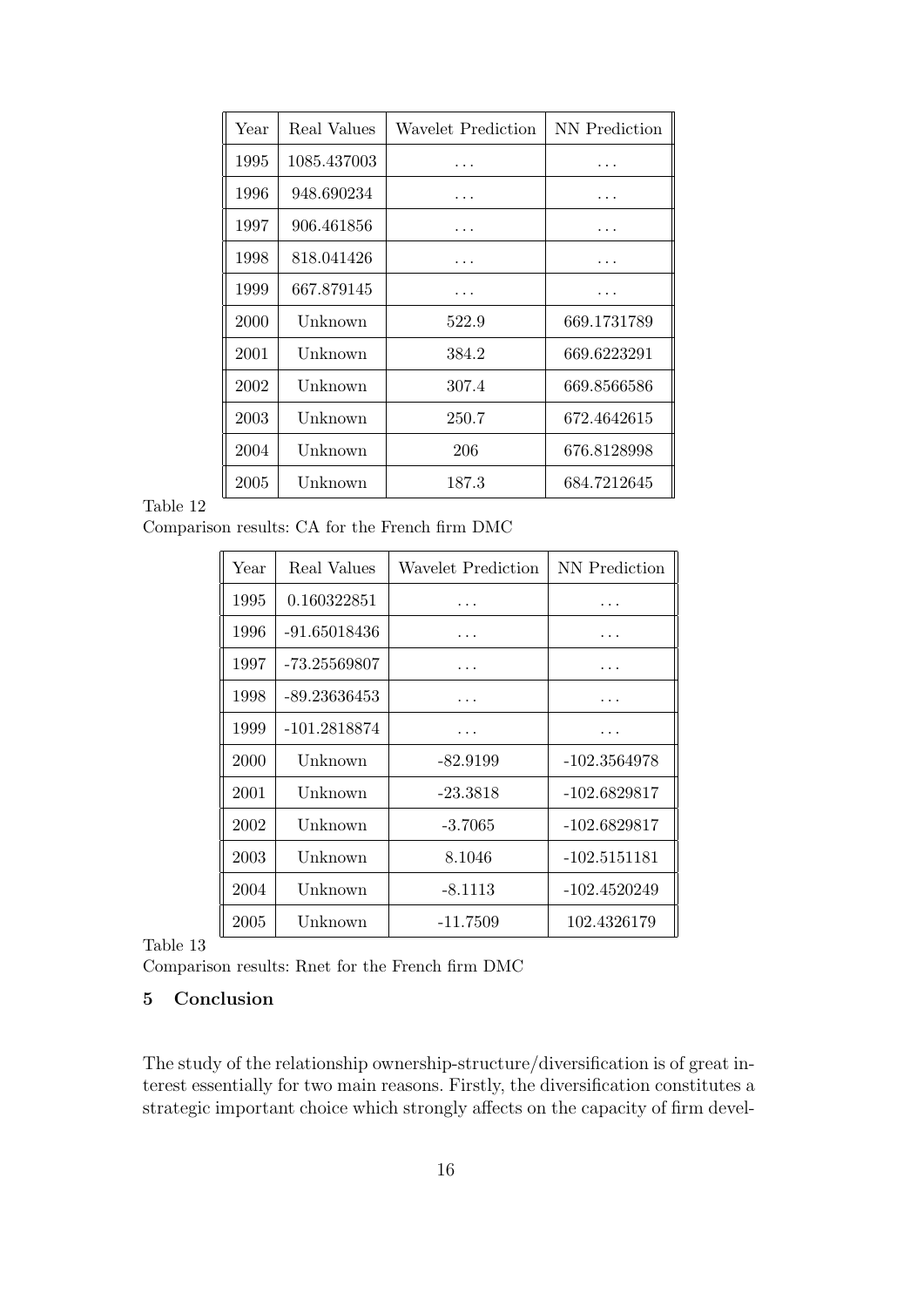| Variables            | Abbreviations | Explicitness |
|----------------------|---------------|--------------|
| Economic performance |               | $(CB+DT)/AT$ |
| Value creation       | <b>RMRS</b>   | CB/KP        |
| Return on equity     | <b>ROE</b>    | Rnet/KP      |
| Return on assets     | <b>ROA</b>    | Rnet/AT      |

Performance and value creation variables

| Year                   | Real Values | Wavelet Predicted Values | Explicit Reconstruction with WPV |
|------------------------|-------------|--------------------------|----------------------------------|
| 1995                   | 0.807642223 | $\cdots$                 | .                                |
| 1996                   | 0.784400442 | $\cdots$                 | $\cdots$                         |
| 1997                   | 1.018364335 | $\cdots$                 | $\cdots$                         |
| 1998                   | 1.03636564  | $\cdots$                 | .                                |
| 1999                   | 1.182416964 | $\cdots$                 | $\cdots$                         |
| 2000                   | 1.098072436 | 1.0981                   | 1.0981                           |
| 2001                   | 1.007075895 | 1.0071                   | 1.0071                           |
| 2002                   | 0.846632355 | 0.8466                   | 0.8466                           |
| 2003                   | 0.990522147 | 0.9905                   | 0.9905                           |
| 2004                   | 0.894448742 | 0.8944                   | 0.8944                           |
| 2005<br>— 11<br>$\sim$ | 1.049202494 | 1.0492                   | 1.0492                           |

Table 15

Comparison results: Comparison results: Tobin's Q for the French firm DMC

opment during a long period, its financing needs, its performance as well as the related risks. Secondly, such a decision may cause some inter-actors interest conflicts in the firm and it may be imposed within its actionnarial structure. The main problem in studying the relationship is the necessity of conducting it on a complete data basis. So, when having a missing data sample, the study can not be well conducted and no good conclusions can be pointed out. This motivates our work here based of constructing the missing data parts in order to obtain a complete sample to be applied for testing the ownership structure and diversification relationship. As it is well known nowadays, wavelet theory is the most powerful tool for filling this gap, we provided in the present work a wavelet based method to complete the missing parts of an incomplete sample composed of governance, diversification and value creation variables on a set of 69 French firms along the years 1995 to 2005. Some existing parts are also reconstructed in order to test the efficiency of our method. Having now a complete sample, we intend in an extending forthcoming work to apply the obtained full sample for the study of the original object, the relation between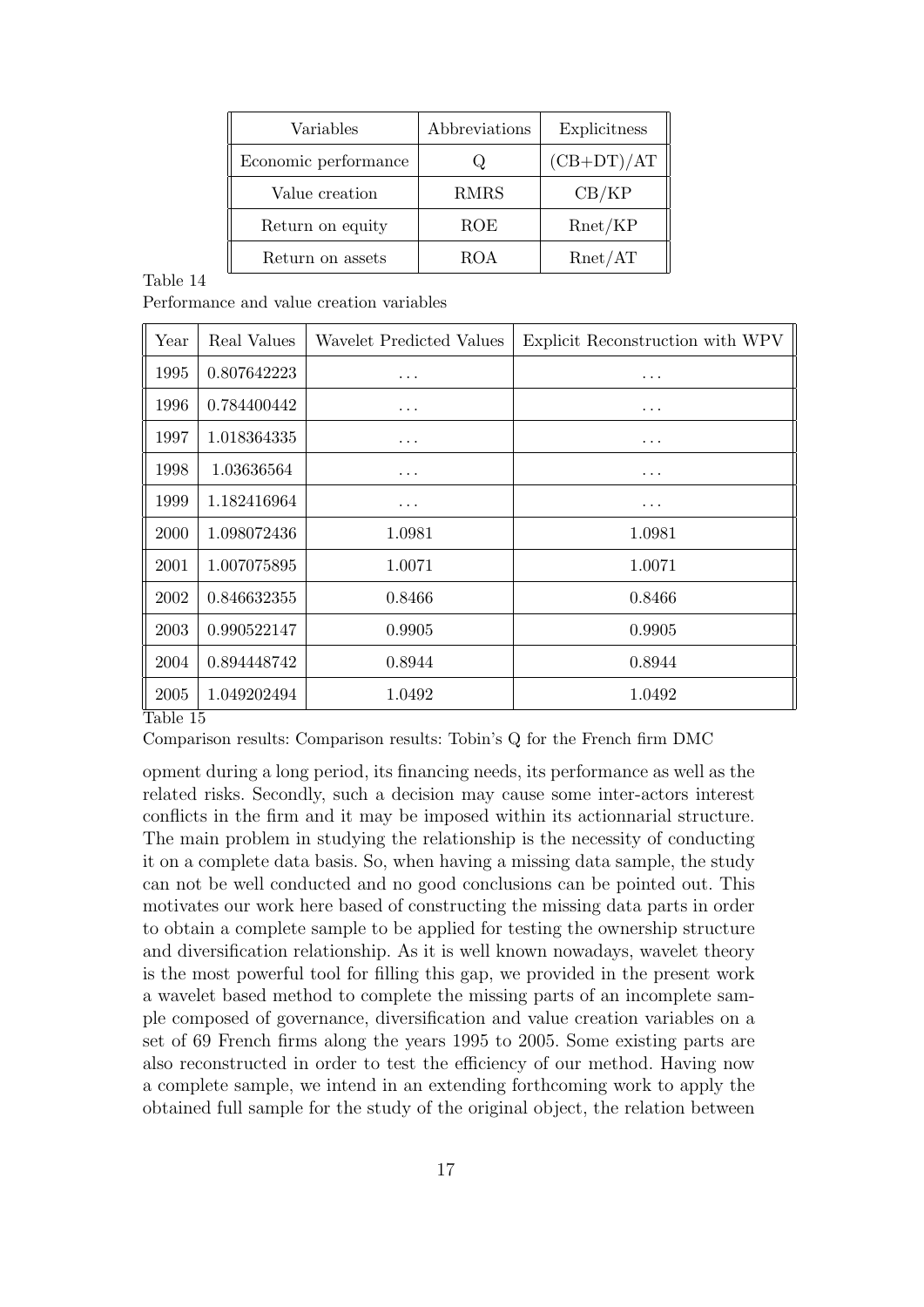| Year                | Real Values | Wavelet Predicted Values | Explicit Reconstruction with WPV |
|---------------------|-------------|--------------------------|----------------------------------|
| 1995                | 1.382240254 | $\cdots$                 | $\cdots$                         |
| 1996                | 1.279171033 | $\cdots$                 | $\cdots$                         |
| 1997                | 2.140405203 | $\cdots$                 | $\cdots$                         |
| 1998                | 2.263135158 | .                        | .                                |
| 1999                | 2.815999353 | .                        | $\cdots$                         |
| 2000                | 2.295180848 | 2.2952                   | 2.2952                           |
| 2001                | 1.956462914 | 1.9565                   | 1.9565                           |
| 2002                | 1.472692011 | 1.4727                   | 1.4727                           |
| 2003                | 1.961477558 | 1.9615                   | 1.9615                           |
| 2004                | 1.719147803 | 1.7191                   | 1.7191                           |
| 2005<br>$T = 11.40$ | 2.230030226 | 2.2300                   | 2.2300                           |

Comparison results: Comparison results: RMRS for the French firm DMC

| Year     | Real Values | Wavelet Predicted Values | Explicit Reconstruction with WPV |
|----------|-------------|--------------------------|----------------------------------|
| 1995     | 0.06948208  | .                        | .                                |
| 1996     | 0.06557174  | $\cdots$                 | $\cdots$                         |
| 1997     | 0.08084057  | $\cdots$                 | $\cdots$                         |
| 1998     | 0.10349035  | .                        | $\cdots$                         |
| 1999     | 0.11384217  | .                        | .                                |
| 2000     | 0.11631538  | 0.1163                   | 0.1124                           |
| 2001     | 0.11452042  | 0.1145                   | 0.1144                           |
| 2002     | 0.11045466  | 0.1105                   | 0.0957                           |
| 2003     | 0.07527181  | 0.0753                   | 0.0772                           |
| 2004     | 0.06364847  | 0.0636                   | 0.0645                           |
| 2005     | 0.07742385  | 0.0774                   | 0.0771                           |
| Table 17 |             |                          |                                  |

Comparison results: Comparison results: ROE for the French firm DMC

the properties of the structure and the diversification. We intend as well to join the determinants and the consequences of the diversification strategy.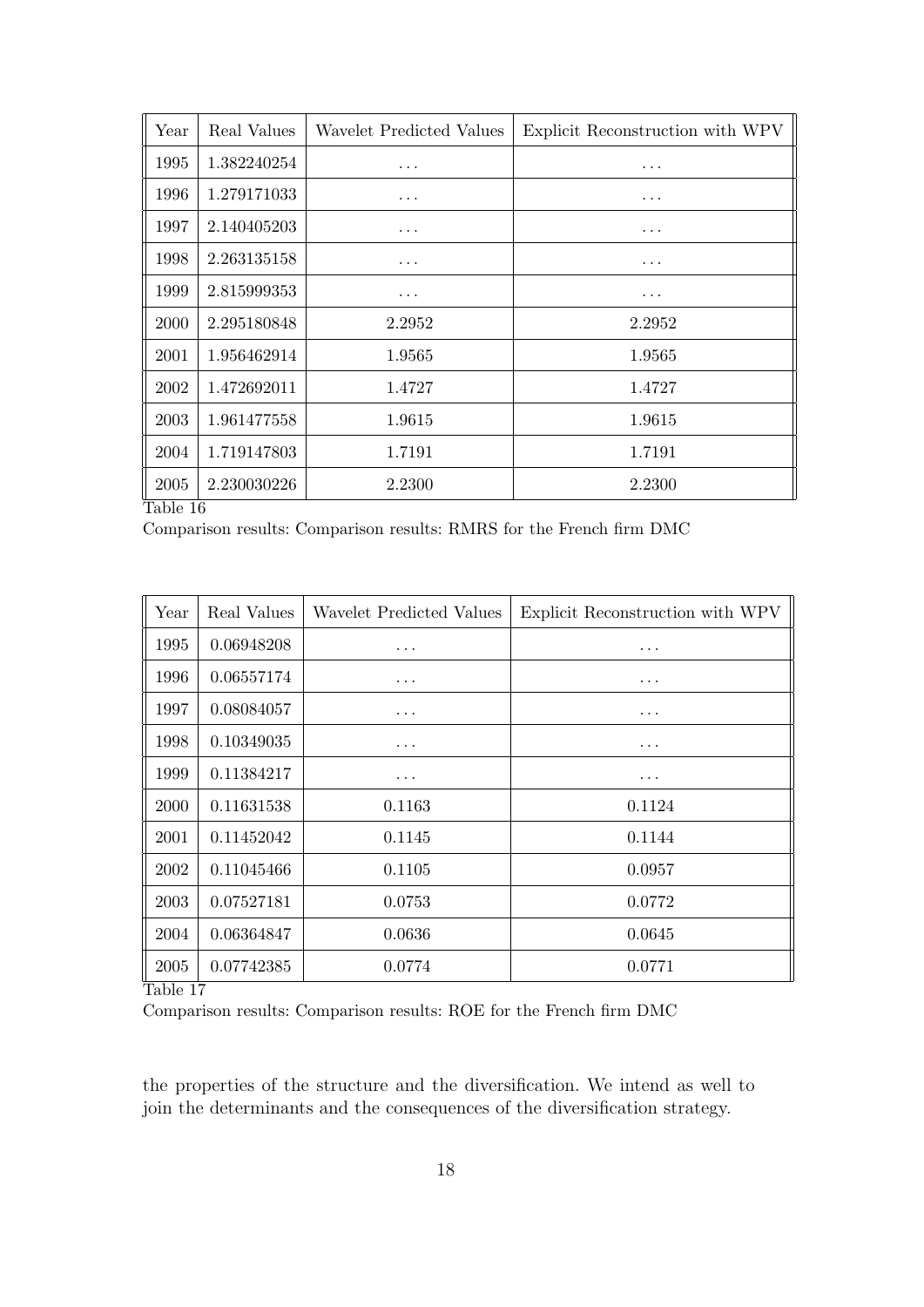| Year | Real Values | Wavelet Predicted Values | Explicit Reconstruction with WPV |
|------|-------------|--------------------------|----------------------------------|
| 1995 | 0.00538007  | .                        | $\cdots$                         |
| 1996 | 0.019381905 | .                        | $\cdots$                         |
| 1997 | 0.019046965 | .                        | .                                |
| 1998 | 0.02753565  | .                        | .                                |
| 1999 | 0.024641457 | .                        | .                                |
| 2000 | 0.036126198 | 0.0361                   | 0.0361                           |
| 2001 | 0.039143088 | 0.0391                   | 0.0391                           |
| 2002 | 0.033056616 | 0.0331                   | 0.0331                           |
| 2003 | 0.025282262 | 0.0253                   | 0.0253                           |
| 2004 | 0.02105354  | 0.0211                   | 0.0211                           |
| 2005 | 0.025925523 | 0.0259                   | 0.0259                           |

Comparison results: Comparison results: ROA for the French firm DMC

### 6 Appendix

We refer to  $[8]$  for the computation of the values of Daubechies father and mother wavelets. Recall that DB10 is supported on the interval [0, 19]. The grids  $\varphi(n)$  and  $\psi(n)$  for n integer in the support, are given in the following table. The values on the whose dyadic grid are obtained obviously using the 2-scale relation.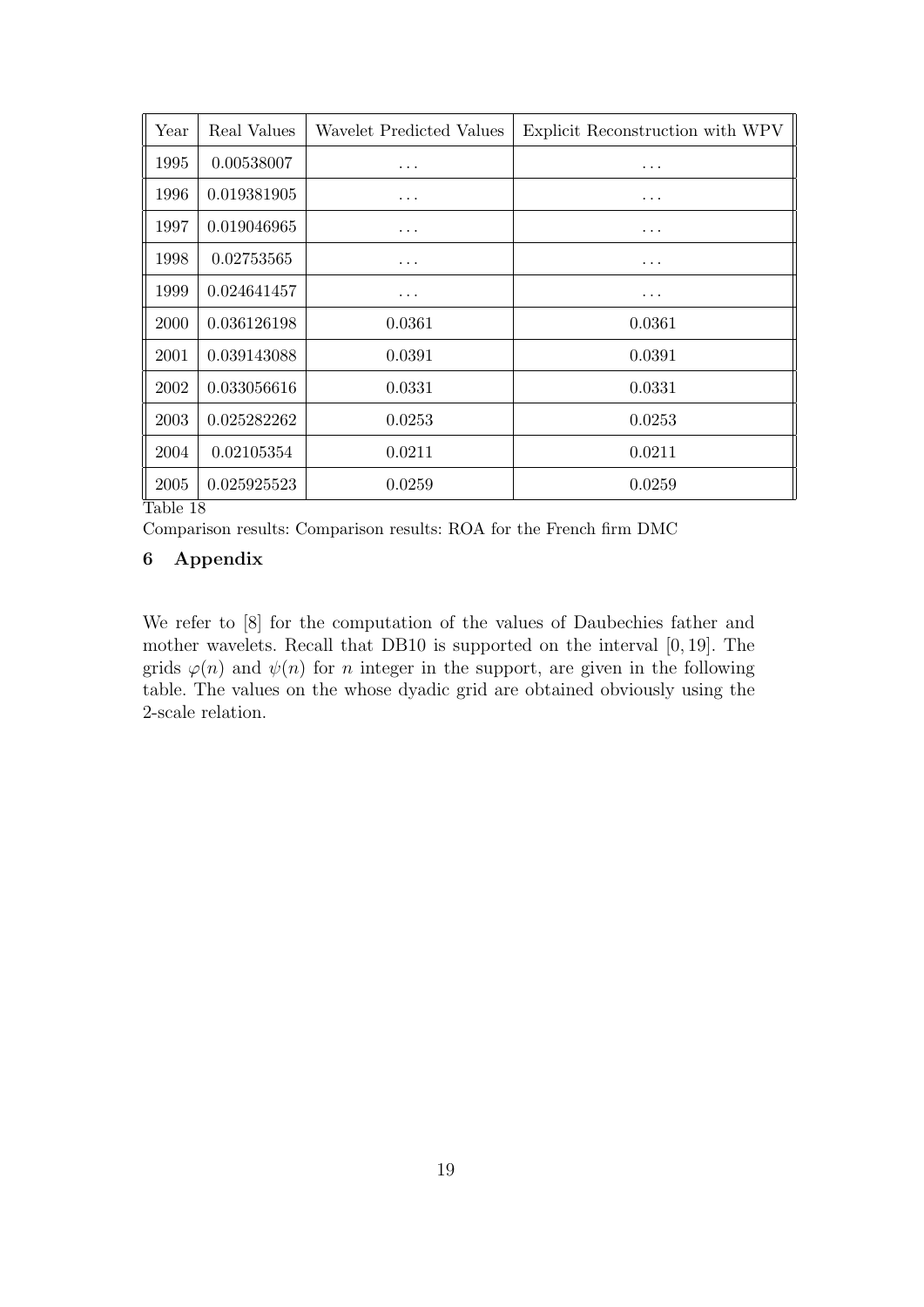| n              | $\varphi(n)$            | $\psi(n)$               |
|----------------|-------------------------|-------------------------|
| 1              | 3.354408256841158E-002  | -1.668296029790936E-005 |
| $\overline{2}$ | 0.652680627783427       | -1.413114882338799E-004 |
| 3              | 0.555223194777502       | 2.348833526687438E-003  |
| 4              | -0.380687440933945      | -1.203933191141380E-002 |
| 5              | 0.202266079588952       | 3.439149845726070E-002  |
| 6              | -8.039450480025792E-002 | -6.490697134847506E-002 |
| 7              | 1.740357229364825E-002  | 9.676861895219263E-002  |
| 8              | 1.788811154355532F-003  | $-0.176355684599155$    |
| 9              | -2.262291980513165E-003 | 0.563213124163635       |
| 10             | 3.861859807090320E-004  | -0.658797645066142      |
| 11             | 7.746490117092401E-005  | -0.359446985391733      |
| 12             | -2.595735132421100E-005 | -3.947780645895724E-002 |
| 13             | 7.455766803700000E-008  | 1.860748282571044E-003  |
| 14             | 1.064649412020000E-007  | 1.050025200672993E-004  |
| 15             | -5.018348300000000E-009 | -9.779523219362094E-006 |
| 16             | 1.350623000000000E-011  | 2.927524652329252E-008  |
| 17             | 9.591699999999999F-014  | 1.928006355576058E-010  |
| 18             | 8.000000000000001E-018  | -3.615587627311547E-015 |

Values of Daubechies 10,  $\varphi$  and  $\psi$ 

#### References

- [1] M. Aminghafari and J. M. Poggi, Forecasting Time Series Using Wavelets. International J. of Wavelets Multiresolution and Information Processing 5(5) (2007), 709-724.
- [2] B. Aktan, A. Ben Mabrouk, M. Ozturk and N. Rhaiem, Wavelet-Based Systematic Risk Estimation An Application on Istanbul Stock Exchange. International Research Journal of Finance and Economics 23 (2009), 33-45.
- [3] E. Barnes and H. Brown, The diversification Puzzle: Revisiting the value impact of diversification for UK firms. Journal of Business Finance and Accounting, 33(9-10) (2006), 1508-1534.
- [4] Baudat and F. Anouar, Kernel-based methods and function approximation.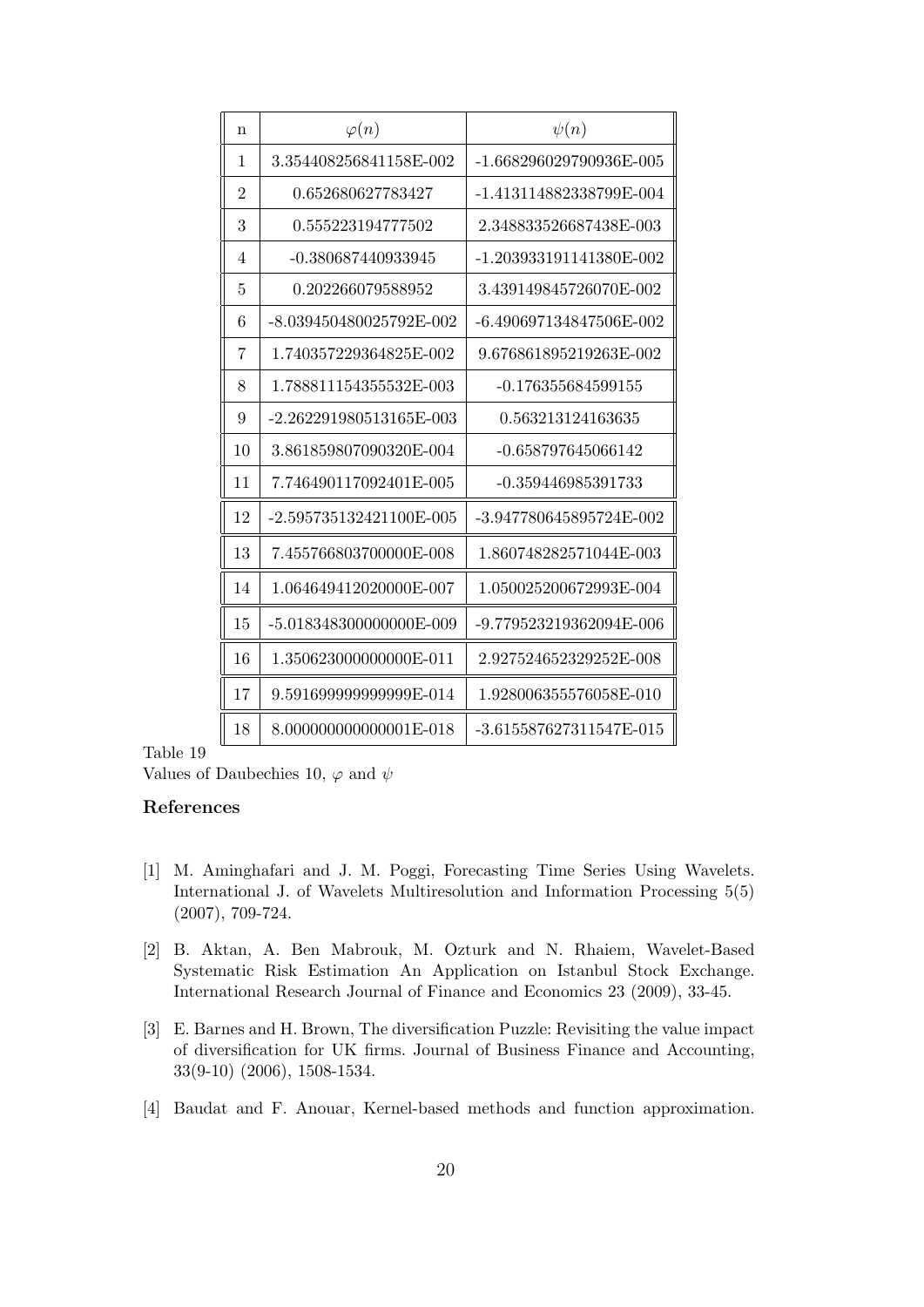International Joint Conference on Neural Networks, Washington, DC July 15- 19, 2001, 1244-1249.

- [5] A. Ben Mabrouk, N. Ben Abdallah and Z. Dhifaoui, Wavelet Decomposition and Autoregressive Model for Time Series Prediction. Appl. Math. Comput. 199(1) (2008), 334-340.
- [6] A. Ben Mabrouk, Z. Dhifaoui and H. Kortas, A wavelet support vector machine coupled method for time series prediction. International Journal of Wavelets Multiresolution and Information Processing, 6(6) (2008), 851-868.
- [7] A. Ben Mabrouk, H. Kortas and S. Ben Ammou, Wavelet estimators for long memory in stock markets. International J. of Theoretical and Applied Finance 12(3) (2009), 297317.
- [8] M. L. Ben Mohamed, On some nonlinear problems, Wavelet approach, Thesis in Mathematics, Faculty of Sciences, Monastir, 2007.
- [9] C. Bontemps, Prévision stochastique de trajectoire: procédure paramétrique et non param´etrique. Rapport de DEA Informatique Fondamentale et Parallelisme, Ecole Nationale de l'Aviation Civile, 1997.
- [10] G. Charreaux, Structure de propriete, relation d'agence et performance nanciere. Revue Economique, 42(3) (1991), 521-552.
- [11] I. Daubechies, Ten lectures on wavelets. CBMS-NSF Regional Conference Series on Applied Mathematics, Vol. 61, SIAM, Philadelphia, PA, 1992.
- [12] A. Delios and Z. J. Wu, Legal Person Ownership, Diversification Strategy and Firm Profitability in China. Journal of Management and Governance, 9 (2005), 151-169.
- [13] C. Gasquet and P. Witomsky, Analyse de Fourier et Applications, Filtrage, Calcul numérique, Ondelettes. Masson, 1990.
- [14] R. Gencay, F. Seluk and B. Whitcher, An Introduction to Wavelets and Other Filtering Methods in Finance and Economics. Academic Press, 2001.
- [15] [14] W. Hardle, G. Kerkyacharian, D. Picard and A. Tsybakov, Wavelets, Approximation and Statistical Applications. Seminar Berlin-Paris, 1996.
- [16] C. R. Harvey, Predictable risk and returns in emerging markets. Review of Financial Studies 8(3) (1995), 773-816.
- [17] J. S. Karp, G. Muehllehner and R. M. Lewitt, Constrained Fourier Space Method for Compensation of Missing Data in Emission Computed Tomo Graphy. IEEE Transactions on Medical Imaging, 7(1) (1988), 21-25.
- [18] R. Lagnado and S. Osher, A technique for calibrating derivative security pricing models: Numerical solution of an inverse problem. The Journal of Computational Finance 1 (1997), 13-25.
- [19] L. H. P. Lang and R. M. Stulz, Tobin's Q, corporate diversification, and firm performance. Journal of Political Economy, 102(6) (1994), 1248-1280.